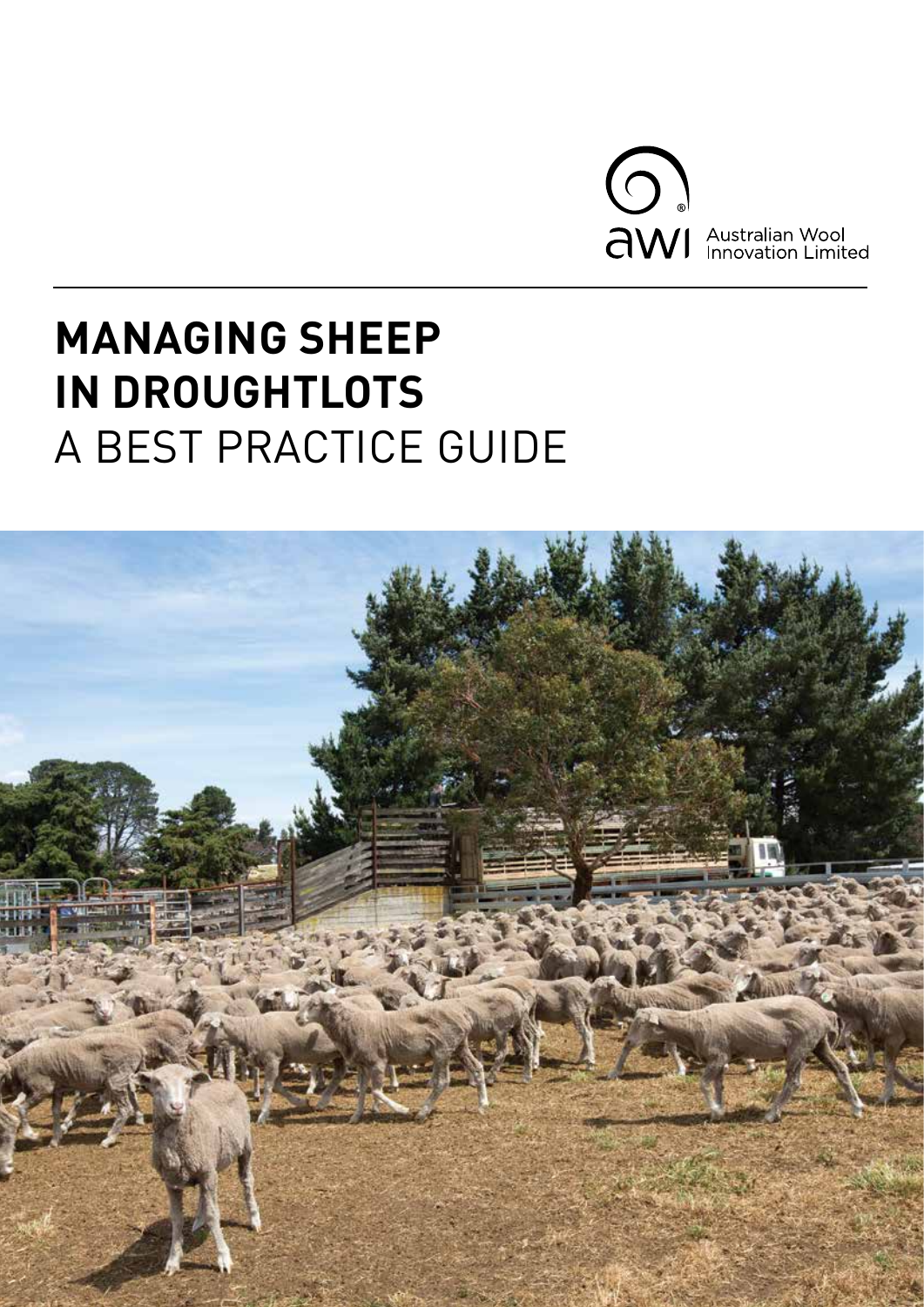# **CONTENTS**

## INTRODUCTION

| Why establish a droughtlot?                              | 3  |
|----------------------------------------------------------|----|
| Welfare requirements                                     | 4  |
| Site selection recommendations                           | 4  |
| Construction options                                     | 7  |
| Design                                                   | 9  |
| Farm profile                                             | 12 |
| Death rates and culling rates                            | 14 |
| Key recommendations                                      | 15 |
| Feeding of roughage                                      | 19 |
| Animal health                                            | 20 |
| How does lot feeding during drought effect wool quality? | 22 |
| Release of sheep after drought                           | 23 |

### CASE STUDIESS

| Site selection<br>b         |    |
|-----------------------------|----|
| Construction<br>8           |    |
| $12 \overline{ }$<br>Design |    |
| Droughtlot management       | 16 |
| Mob size                    | 18 |
| Animal health<br>21         |    |
|                             |    |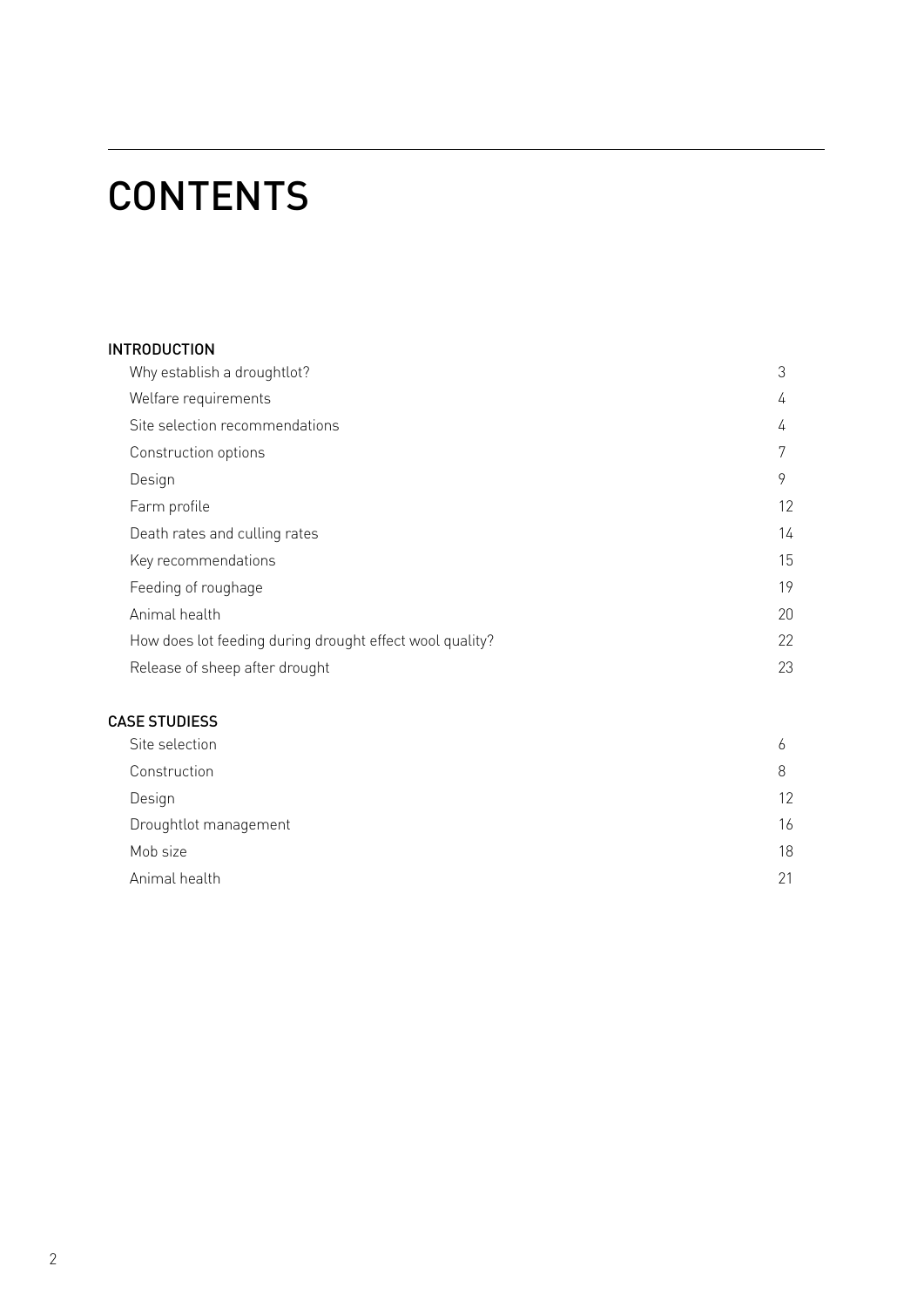# MANAGING SHEEP IN DROUGHTLOTS A BEST PRACTICE GUIDE

## INTRODUCTION

The information in this publication aims to highlight the purpose, benefits and experiences of sheep producers managing sheep in confined areas during drought. The practice is commonly referred to under one of the following terms; feedlot, sacrifice area, containment area or droughtlot. Of these terms droughtlot is preferred because it is the most descriptive and has least emotive connotations. Droughtlot refers to the maintenance feeding of sheep in confined areas, primarily in order to minimise pasture and related environmental degradation.

Degradation of pastures during times of drought is of considerable concern to most sheep producers. Soil degradation and low pasture productivity post drought are common costs associated with periods of drought for sheep producers. In the past, drought management practices have involved leaving sheep on pasture where they are supplementary fed. But this practice often results in a loss of productive pasture species, particularly the perennial component, and a reduction in soil fertility due to erosion.

The practice of confining sheep in small areas at high stocking rates in order to minimise the degradation of soil and pasture resources started in the 1980s. This approach emerged in the face of changing community attitudes towards environmental degradation and increased awareness of the role of perennial pastures in sheep production.

This book provides guidelines on establishing and managing a droughtlot. It is based on a combination of sheep producer experiences and a survey of droughtlot practices in the 2002/03 drought.

## WHY ESTABLISH A DROUGHTLOT?

One of the most important issues for any farm business emerging from drought is the need to restore the business to optimum productivity and profitability as quickly as possible. The purpose of the droughtlot is to assist this specifically by:

- Preserving preferred pasture density or composition.
- Minimising soil and nutrient loss from bare ground.

There is a short term cost associated with confining sheep because once confined the ration has to be increased to compensate for the lack of pasture intake. Even in what appears to be bare paddocks, sheep will usually gain some benefit from the pasture. This cost can be significant, for example if confined and fully fed a sheep may consume an extra 1kg/head/week for eight weeks, compared to a sheep supplemented at pasture. At \$300/t for grain, the additional feed cost incurred from confining the sheep is \$2.40. However if we consider this as a per hectare cost it would be as shown in Table 1.

The additional cost per hectare is relatively small compared to the investment in soil, fertility and pastures. When considering the cost of damage to soils and pastures, keep in mind:

- Pasture
	- Re-establishment costs, often around \$300 per hectare.
	- Lost grazing from paddocks while pastures are re-established.
	- Reduced productivity of pastures until the more productive pastures are re-established. It will take 10-20 years if pastures need to be re-established on the whole farm.

TABLE 1: Feed costs for a range of stocking rates.

| <b>STOCKING RATE</b><br>(SHEEP/HECTARE) | <b>ADDITIONAL FEED</b><br>(COST/HECTARE) |
|-----------------------------------------|------------------------------------------|
|                                         | \$12                                     |
|                                         | \$24                                     |
| 15                                      | \$36                                     |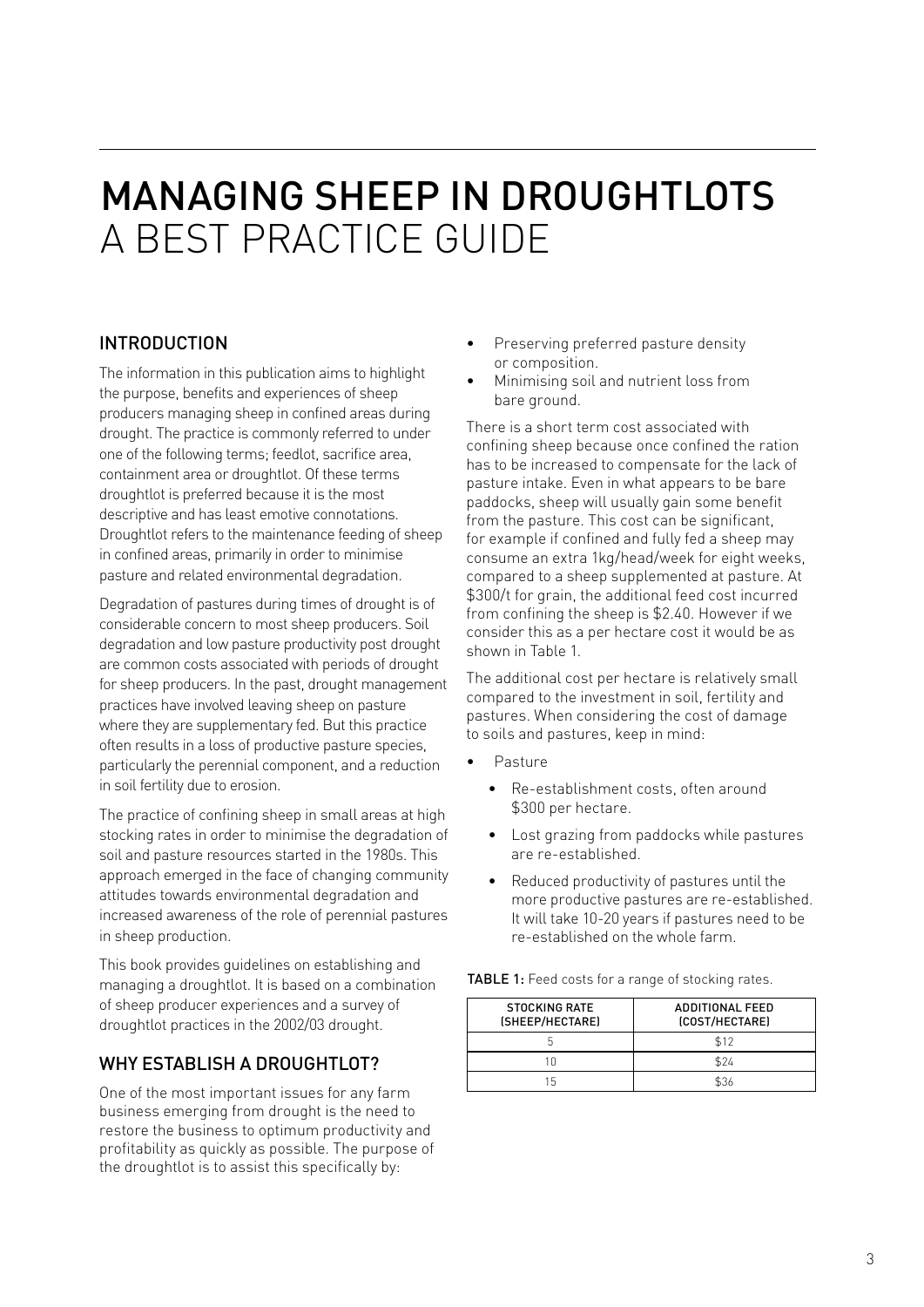## MANAGING FODDER PRICES FOR DROUGHTS A SHEEP PRODUCER'S GUIDE



Droughtlot refers to the maintenance feeding of sheep in confined areas

- Loss of soil nutrients
	- If a drought results in substantial pasture and soil damage, the cost of the damage can exceed many fold the cost of additional feed.

There are numerous factors and strategies sheep producers should consider and ensure prior to establishing a droughtlot facility. These factors can influence the effectiveness and efficiency of the operation and in turn save or cost the farm business valuable income and resources depending upon how they are developed, implemented and subsequently managed.

## WELFARE REQUIREMENTS

The recommendations from the model Code of Practice for the Welfare of Animals - the Sheep (Anon 2006) which relate to lotfeeding sheep during drought include:

- Minimum space allowances (Table 2).
- Ad lib group feeding requires a minimum of 2cm of trough space per head. If fed less at set feeding times, allow up to 20cm of trough space per head to allow all sheep to feed at the same time.
- A minimum of 1.5cm of water space per head.
- Attention should be given to identification and treatment of shy feeders.

|  | <b>TABLE 2:</b> Minimum space allowances. |
|--|-------------------------------------------|
|  |                                           |

|                             | M <sup>2</sup> /HEAD | <b>SHEEP PER</b><br><b>HECTARE</b> |
|-----------------------------|----------------------|------------------------------------|
| Lambs up to 41kg            | 1 N                  | 10,000                             |
| Adult sheep                 | 1.3                  | 7.700                              |
| Heavy wethers (fat score 5) | 15                   | 6.670                              |
| Ewe & Lamb(s)               | 1 R                  | 5,550                              |

## SITE SELECTION RECOMMENDATIONS

Establishment of a droughtlot need not be an expensive exercise. However, if possible aim to use existing facilities or if additional facilities need to be constructed try to ensure that they can be useful in non-drought years. On most farms the droughtlot should be able to be incorporated into existing infrastructure to reduce the cost and increase the return.

Factors to consider are:

- Drainage.
- Shelter.
- Convenience to facilities.
- Reliable access to adequate quality water supply.
- Minimum distance from water storages and water courses.

FIGURE 1: Possible pen layout option with slope to allow for run off

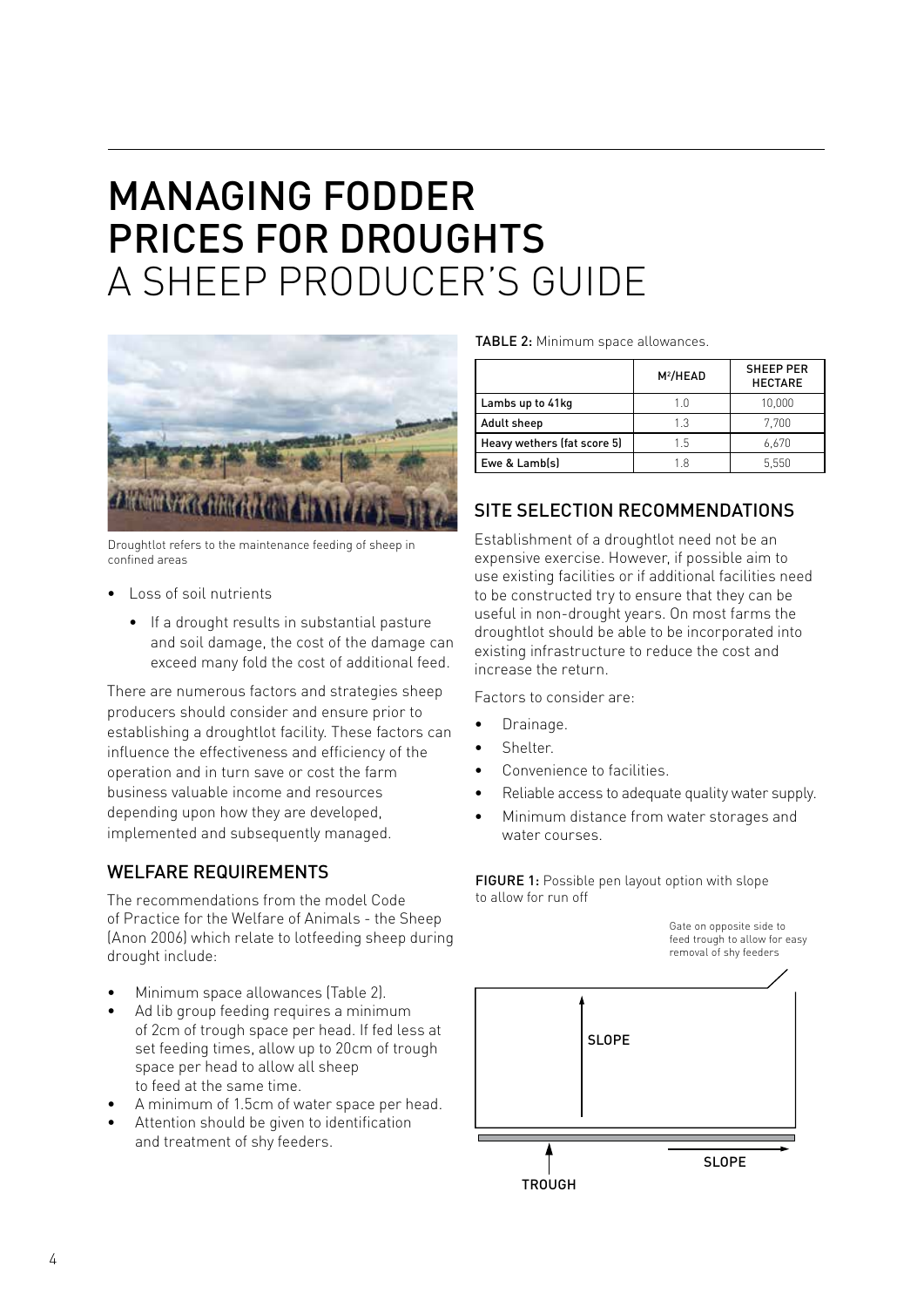The alternative to establishing a specific facility is to use a 'sacrifice' paddock. This can be a degraded pasture paddock that is scheduled to be grazed or renovated. Alternatively, it could be a stubble paddock which has the advantage of a yearly supply of roughage and straw which is useful in preventing soil loss from either wind oWwr water.

The disadvantage of using existing paddocks is that the whole paddock can become bare and subject to damage versus a small area affected if sheep are more confined. Also if mob sizes are not to get too large, for example if weaners and ewes need to be kept separate, a number of paddocks may need to be sacrificed which again increases the area of potential damage.

#### DRAINAGE

Sloping stable soil is preferred to level ground to allow run off, to ensure vehicle access to the droughtlot after periods of rain and to avoid bogging (Figure 1).



Trees that sheep have access to will need to be protected to avoid ringbarking

#### SHELTER

Shelter is not necessary though if available it can be incorporated into a droughtlot. Any trees that sheep may have access to will need to be protected to avoid ringbarking.

#### CONVENIENCE TO FACILITIES

Considering the amount of time required to feed, clean and monitor, it is important to make the droughtlot as close as possible to essential facilities, including fodder storage and sheep handling facilities.

#### ACCESS TO A RELIABLE SUPPLY OF ADEQUATE WATER

Watering from dams is largely discouraged due to the risk of the water supply drying up or becoming contaminated (with soil and/or dung) following heavy rain. Troughs are generally the preferred option. A large amount of trough space to provide simultaneous access for a large number of sheep is not necessary. Sheep will take turns drinking; high flow rates are more important to ensure rapid replacement of water levels.

#### MINIMAL DISTANCE FROM WATER STORAGE AND WATER COURSES

A minimum distance of 500m from water storages and water courses is recommended to avoid contamination. Alternatively, a nutrient filter can be located on the down slope side of the area. Contour banks can assist above and below the droughtlot to minimise water running on and off the site.

#### PRIVACY

Locate droughtlots away from houses and public roads.

### SITE SELECTION CASE STUDY – SEE PAGE 6

An overview of considerations for site selection as employed by one farm operation in the Southern Tablelands region of New South Wales is provided in Case Study 1. The sheep producers in this instance had experience with droughtlots over two consecutive drought periods. The site selected was intended to support approximately 3,500 mixed age ewes and 1,000 wether weaners.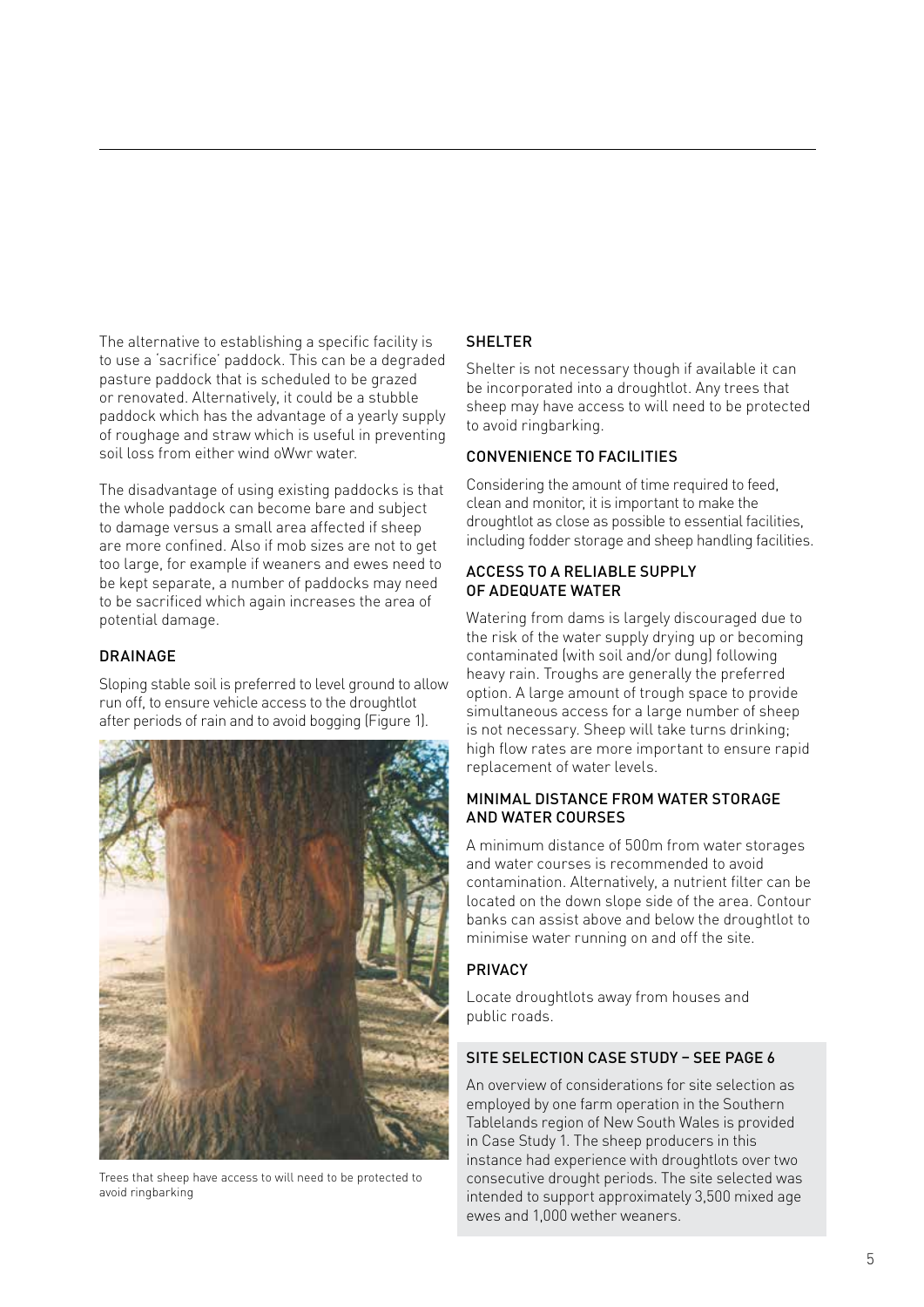# SITE SELECTION CASE STUDY 1

Case study 1 provides an overview of considerations for site selection as employed by one farm operation in the Southern Tablelands region of New South Wales. The sheep producers in this instance had experience with droughtlots over two consecutive drought periods. The site selected was intended to support approximately 3,500 mixed age ewes and 1,000 wether weaners.

#### FARM PROFILE

| Location:           | Southern Tablelands NSW.                                                     |
|---------------------|------------------------------------------------------------------------------|
| Area:               | 1,200 hectares.                                                              |
| Long term rainfall: | 625mm but only 225mm<br>in 2002.                                             |
| Pastures:           | Mixture of improved<br>perennials, annuals and<br>some native pastures.      |
| Enterprises:        | Self replacing Merino<br>flock, selling surplus<br>sheep and Dorset x lambs. |
| Management:         | August lambing.<br>November shearing.                                        |

### FACILITY

The droughtlot was based on yards built around existing holding yards, a set of sheep yards and a shearing shed. The associated cost of the facilities was low because they were incorporated into existing infrastructure.

#### FEATURES OF SITE

- Existing fence lines can be used for one or more sides to minimise costs.
- Ring lock or hinge joint held up by steel posts is commonly recommended.
- Whether the facility is a temporary or permanent fixture can influence the quality of the construction.

CASE STUDY 1 - Pen layout based around existing sheep yards

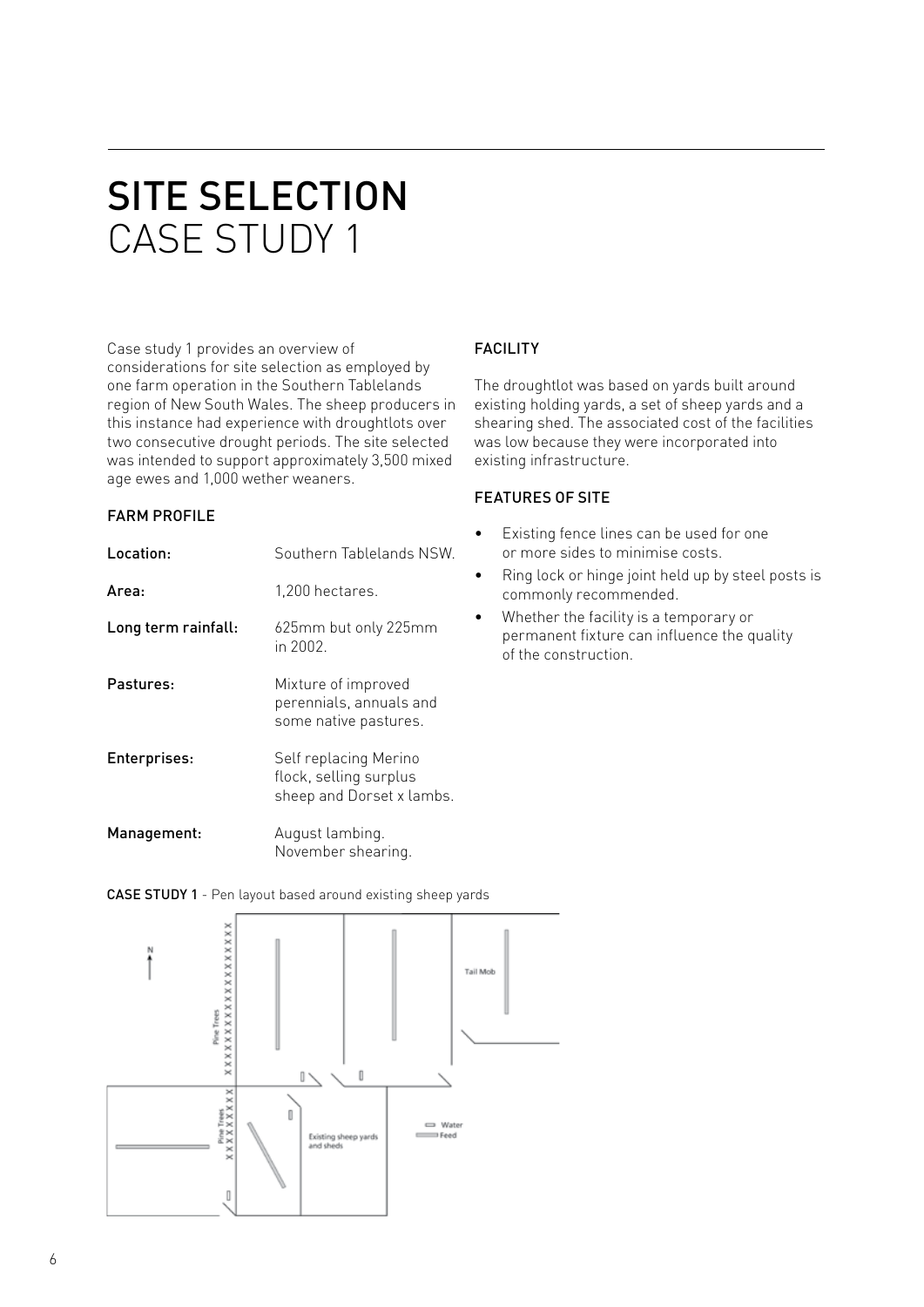## CONSTRUCTION OPTIONS

Recommendations for construction

- Existing fence lines can be used for one or more sides to minimise costs.
- Ring lock or hinge joint held up by steel posts is commonly recommended.
- Whether the facility is a temporary or permanent fixture can influence the quality of the construction.
- Merinos do not require fencing of the standard used for normal farm fences, which helps to minimise cost. More robust facilities are required for British breeds and their crosses.

#### CONSTRUCTION CASE STUDY – SEE PAGE 8

An example of construction methods undertaken by one farm in the Southern Tablelands region of New South Wales is provided in Case Study 2. The sheep producers in this example had no previous experience in establishing a droughtlot facility. The aims of this particular droughtlot were to:

- Keep options open.
- Protect the land.
- Maintain stock numbers after the drought.



Existing fence lines can be used for one or more sides to minimise costs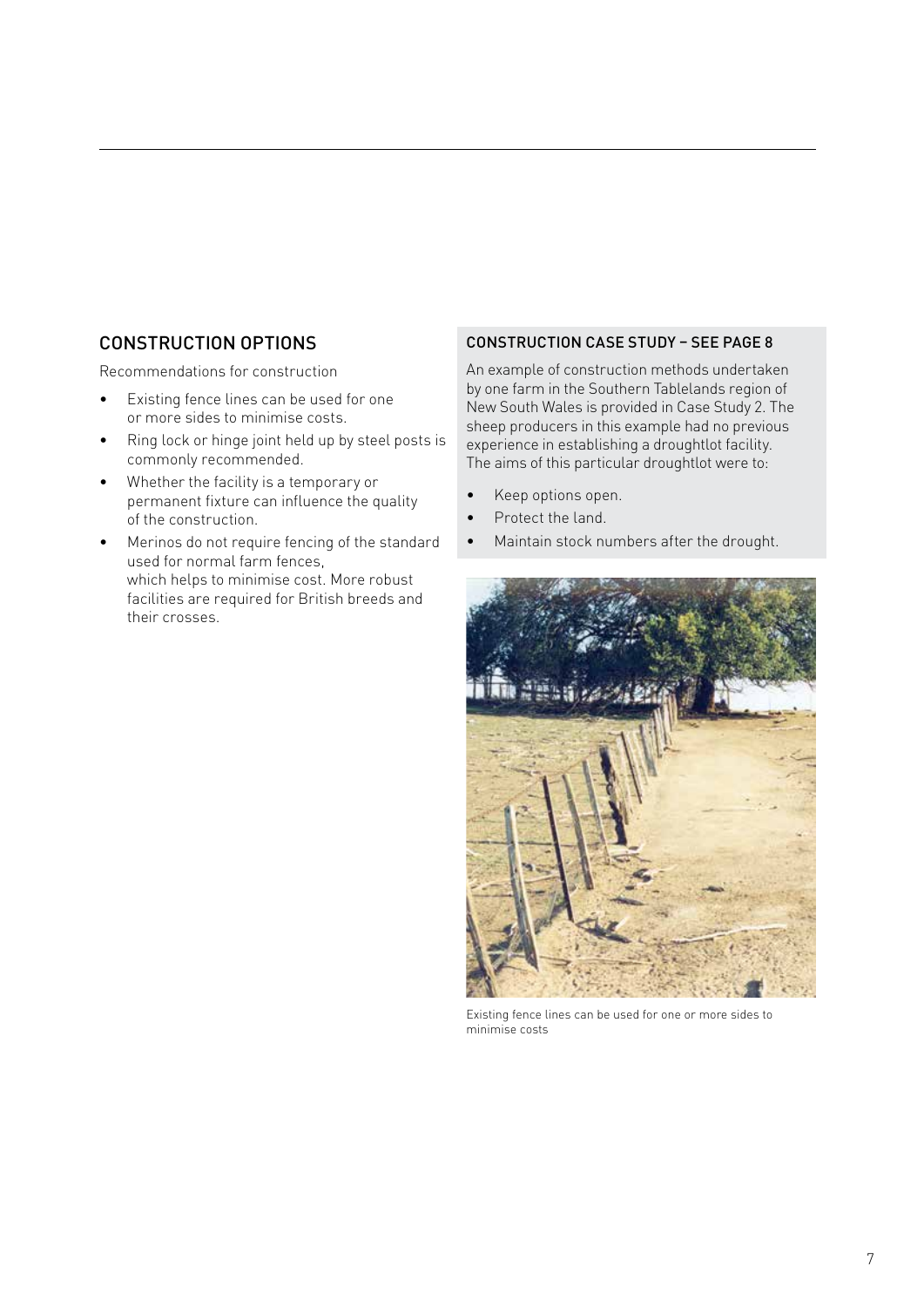# **CONSTRUCTION** CASE STUDY 2

Case study 2 provides an example of construction methods undertaken by one farm in the Southern Tablelands region of New South Wales. The sheep producers in this example had no previous experience in establishing a droughtlot facility. The aims of this particular droughtlot were to keep options open, to protect the land and to maintain stock numbers after the drought.

#### **FARM PROFILE**

| Rainfall:    | Average 500mm per annum.               |
|--------------|----------------------------------------|
| Enterprises: | Merino flock and cattle.               |
| Management:  | October shearing.<br>Mid June lambing. |

### **CONSTRUCTION**

The droughtlot consisted of four holding pens 75m wide by 100m deep. In front of these were two feeding pens each 30m x 230m. It took approximately one month to construct the droughtlot to hold 6,000 sheep.



Existing fence lines can be used for one or more sides to minimise costs



Recycling or using existing infrastructure is recommended

Feeding pens were constructed separate to holding pens.

Fences were constructed of creosote posts at 10m spacings and a dropper in between. Sheep and lamb cyclone was used on all except the high pressure areas. Around the outside of the droughtlot a plain wire was added on top. High pressure areas had 1m high pig cyclone (approx 15cm mesh). Gates were 2 x 10m for each pen.

A handling facility was built in the corner of one of the feeding pens.

## **CONSTRUCTION**

- Cost of materials was \$10,000.
- Materials included one water tank and four troughs, posts and cyclone.
- Labour to install was around \$5,000 which equates to \$4.50 per sheep.
- The facility will be used again.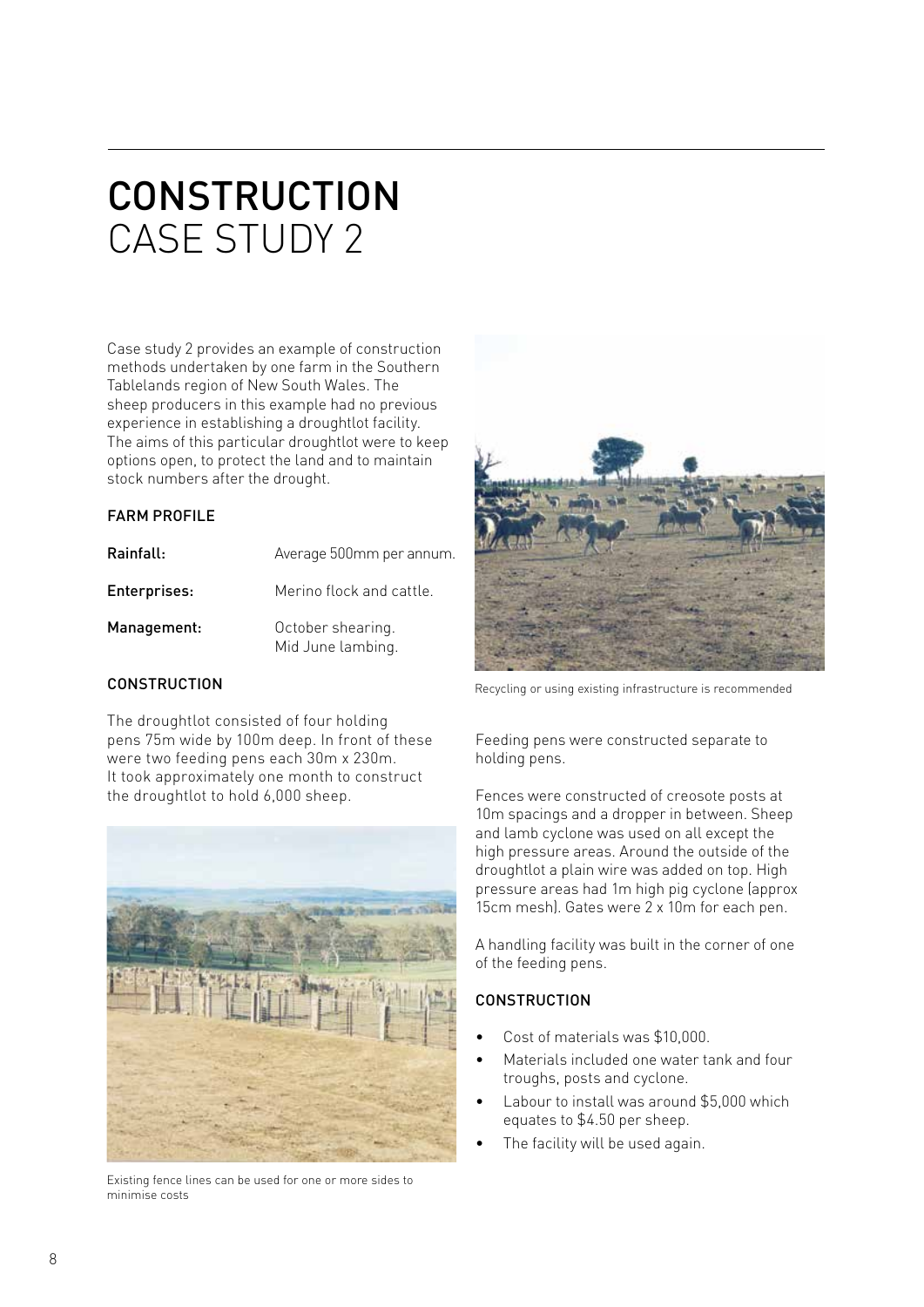### DESIGN

There is no standard for design of droughtlots however the three most commonly used designs feature on pages 9-11. The advantages and pitfalls of each design are specified.

#### OPTION 1: SEPARATE FEED YARD

Hay is fed in the holding yard while grain is fed in the feeding yard. Sheep are kept in the holding yard except on feeding days (Figure 2).

#### PROS

- Avoids the need for troughing for each mob.
- Grain can be fed out in a pen without sheep being present, which makes it easier than driving through the mob of sheep.

#### PROS

- Requires feeding of hay and grain to at least one mob every day, even if each mob is fed 1-2 times per week.
- Additional fencing and gates compared to Option 3.
- Increased risk of diseases associated with contamination of site, e.g., salmonella, coccidiosis.



FIGURE 2: Separate feed yards

Source: Feeding Sheep PIRSA (1997)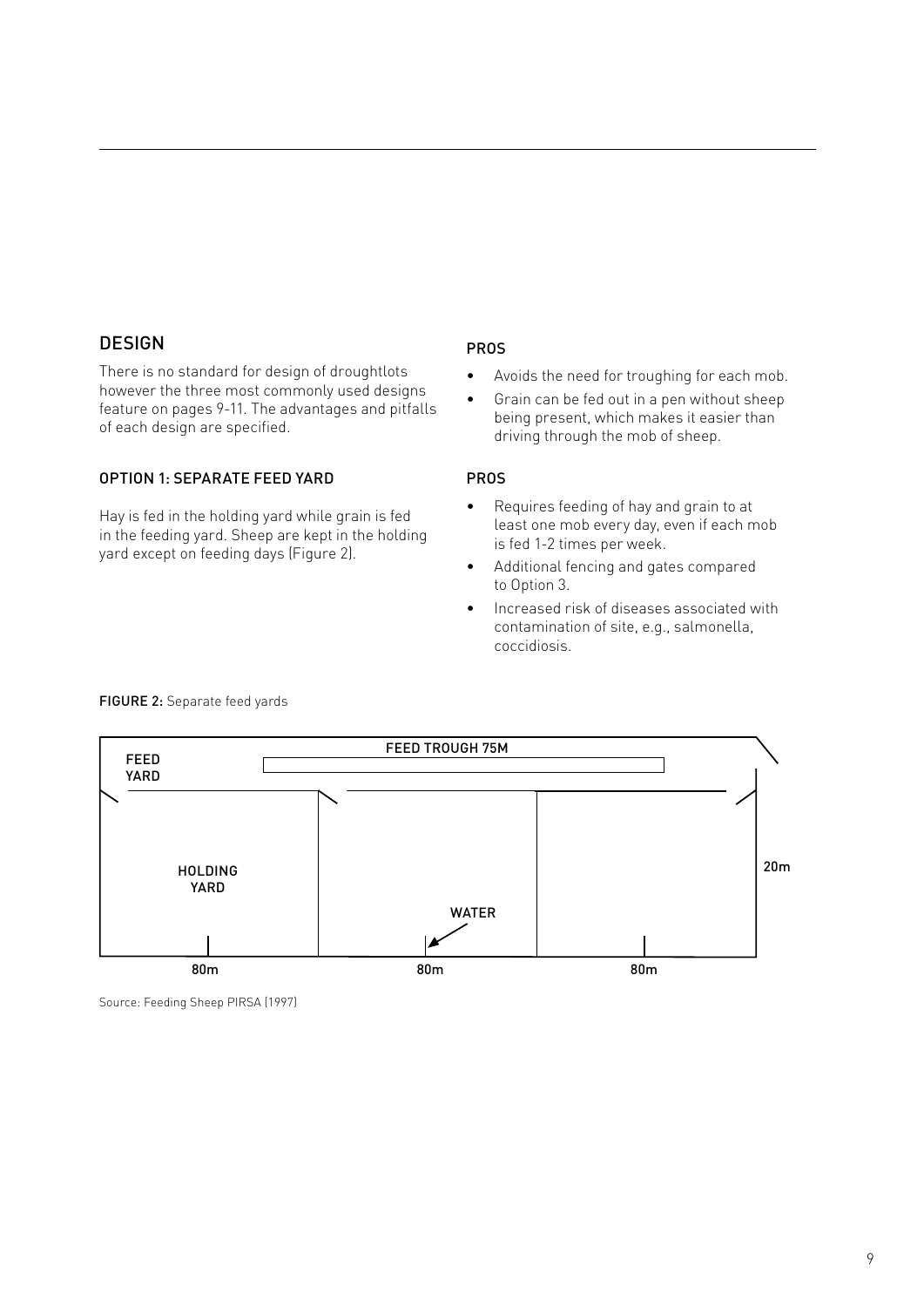#### OPTION 2: EXTRA PEN ROTATION

The design is based on having one more pen than mobs of sheep (Figure 3). This enables sheep to be fed in empty pens and then stock let in. Grain is fed first in the empty pen then stock moved in. Feed is then put out in the next pen and stock moved in and so on. At the next feed the process is reversed with feed put out without stock present in the pen.

#### PROS

- Feed can be put out in empty pen.
- All yards can be fed on the same day.

#### CONS

- Feed and water troughs required in each pen increases cost.
- One more pen required than number of mobs being fed.
- If pens are small it does not enable one length of troughing when following standard recommendations of 15-20cm of double sided trough per 100 head.
- Sheep rushing through gates to feed can be a problem. They appear to improve with time.



#### FIGURE 3: Extra pen rotation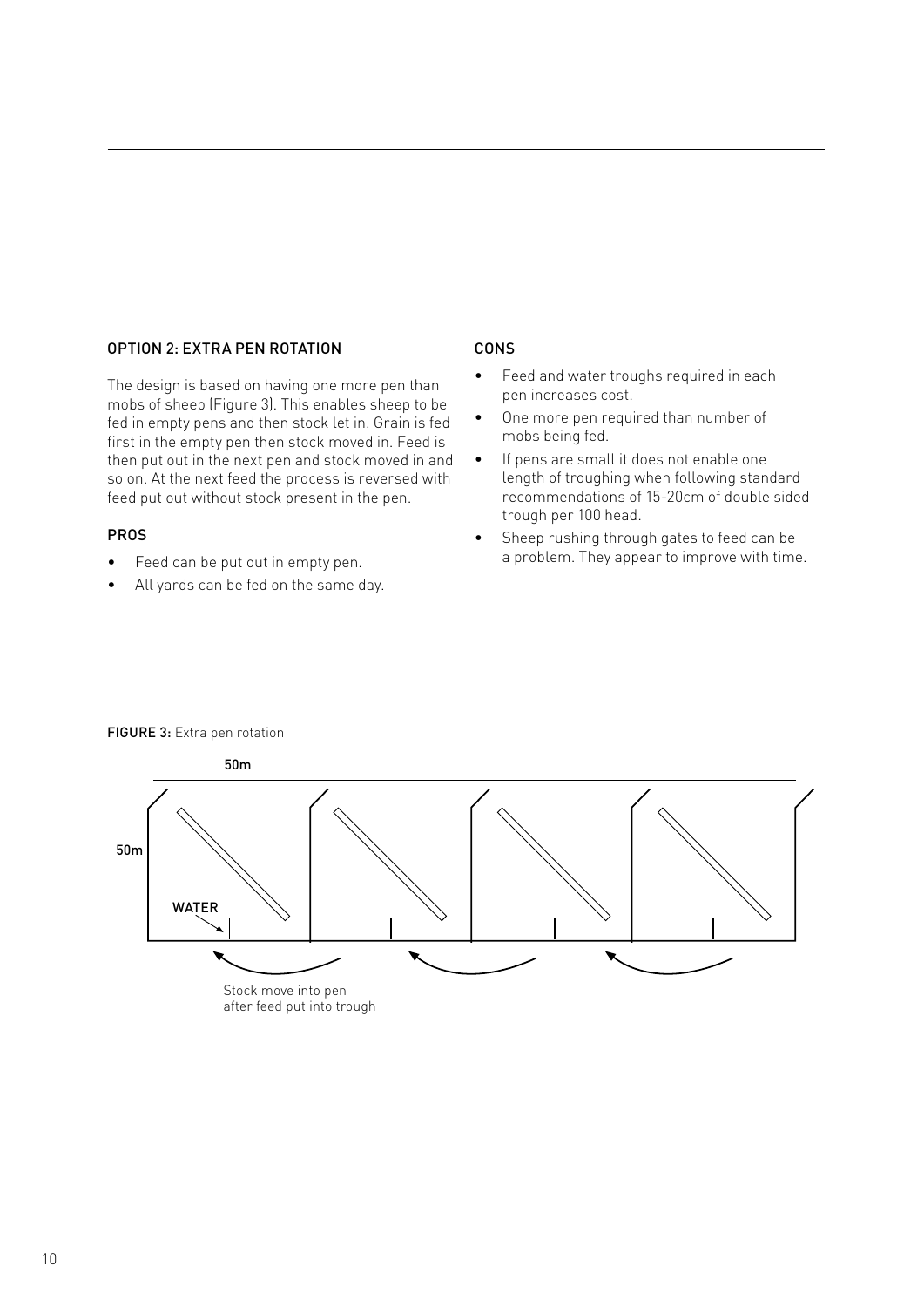#### OPTION 3: ONE YARD PER MOB

This design provides one yard per mob to be confined (Figure 4). The capital cost is minimised but feeding can be more difficult unless fed from the outside of the yard.

#### PROS

- Minimise fence length and therefore cost.
- All yards can be fed on the same day.
- Troughing outside the yard makes feeding easy and a one person job.
- Troughs outside the yard minimise the risk of disease due to site contamination, e.g., salmonella, coccidiosis.

#### CONS

- Feed is put out while sheep are in pens, increasing the chance of sheep escaping or moving between pens.
- May require two people to feed out.
- Troughs outside the yard doubles the length of trough required because sheep can only get access to one side. Also requires a system that delivers feed from the side of vehicles.
- Small pen sizes do not enable one length of troughing in the pen when following standard recommendations of 15-20cm of double side trough per 100 head.



#### FIGURE 4: One yard per mob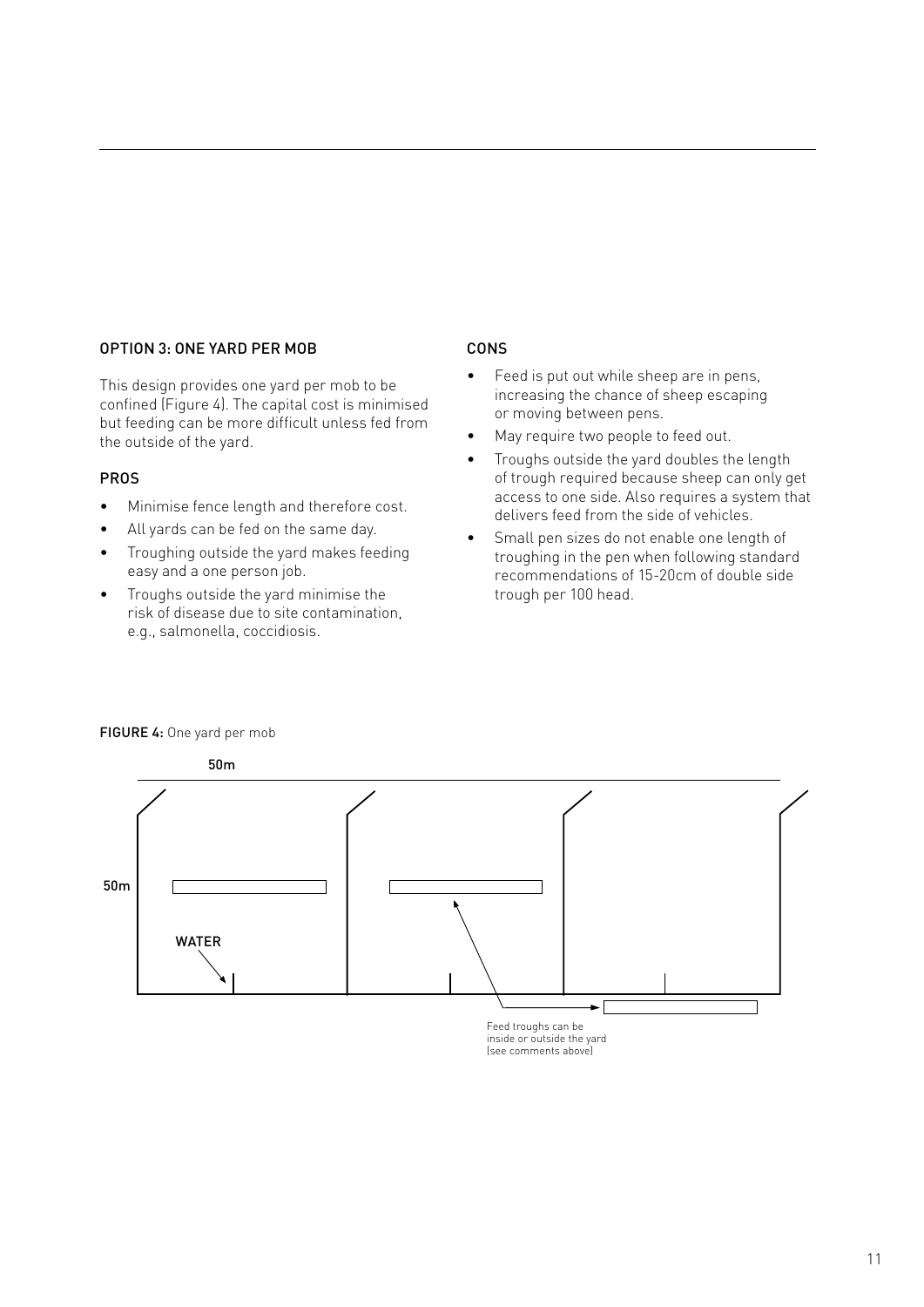# **CONSTRUCTION** CASE STUDY 3

An overview of the design of a droughtlot facility in southern NSW is provided in Case Study 3. The sheep producers in this instance were experienced in droughtlot management having used them previously, in the droughts of 1994 and 1997. Important lessons in design from the earlier years were transferred and expanded upon to result in a highly functional and practical lot system.

### FARM PROFILE

| Area:       | 1,880 hectares in four<br>different blocks                                                                    |
|-------------|---------------------------------------------------------------------------------------------------------------|
| Rainfall:   | Long term average 800mm<br>but only 587mm in 2002.                                                            |
| Pastures:   | 80 per cent of country<br>sown down to perennials.                                                            |
| Enterprise: | Self replacing fine wool<br>[18.5 micron] Merino flock<br>of 12,000 ewes, 8,000<br>wethers and 4,500 weaners. |

#### DROUGHTLOT DESIGN

- Aim to stock at  $5,000 6,000$  per hectare.
- To avoid opening gates and minimise feeding time, always feed from the outside of the droughtlot (using a side delivery system).
- Gates should be on the opposite side of the pen to the feed troughs to make removal of shy feeders easier.
- Construct pens as part of existing facilities wherever possible to ensure they can be used at other times.



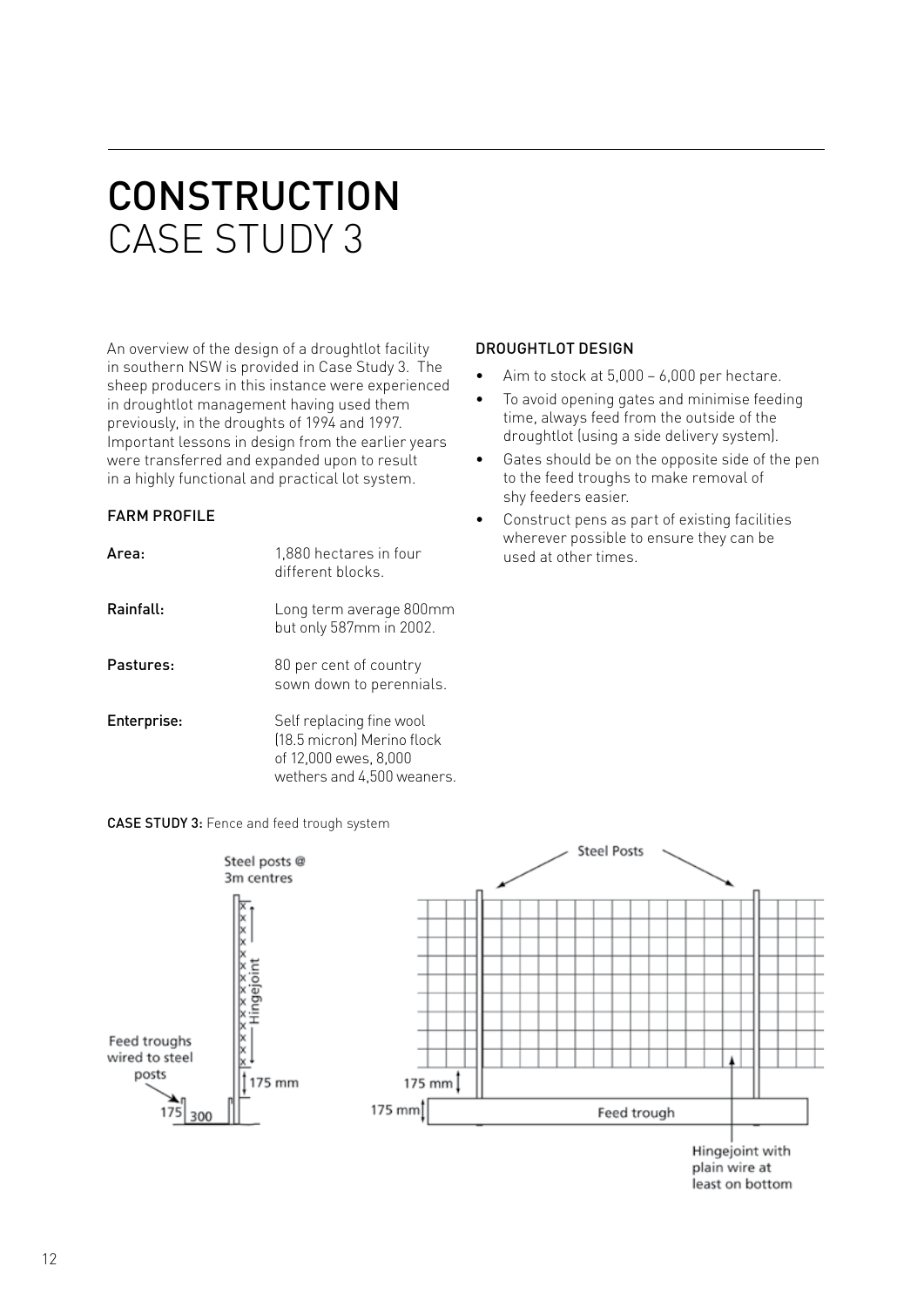#### FEED TROUGHS

Provide 5cm of trough space per head.

Trough capacity must be at least 1.5kg per head. Troughs were rectangular running down the long side of the pen.

Locate feed troughs on the top side of the droughtlot so run off moves away from the trough. A number of different types of feed trough were used, including:

- Conveyer belt with fence in the middle. The main problem was sheep could stand in them so they needed regular cleaning but they were also slow and therefore expensive to construct. Belting cost increased to \$12 per metre during the drought.
- To overcome the problem of contaminating the troughs, belting was tied on the outside of the fence with the fence high enough off the ground to allow sheep to feed underneath. This was not satisfactory because the belting was too wide and sheep could not reach all the grain. Also there was the occasional tyre spiked on the cut off steel posts used to support the belting.
- The third and successful option was to use metal feed troughs on the outside of the fence with a 175mm gap between the top of the trough and bottom of the fence. Troughs cost approximately \$11 per linear metre and will need to be stored inside when not used. They are much easier to handle than belting.



Feeding from outside pens requires a side delivery system ©CSIRO Plant Industry



Provide 5cm of trough space per head ©CSIRO Plant Industry

• Provide 5cm of trough space per head. Provision of at least 5cm of trough space per head was obviously insufficient for all sheep to feed at once but all seemed to have sufficient access. Those mobs with more trough space had no more tail than those with the minimum 5cm.

#### LESSONS LEARNED AND THINGS TO CHANGE

- Incorporate the facilities into the design of your existing yards wherever possible.
- Ensure the water system is right from the start.
- Feed lime from small troughs in the pens, not through the feed-out cart because it affects the flow rate of the grain.
- Locate feed troughs on the top side of the droughtlot so run off moves away from the trough.
- Water supply must be good it is easier to move the sheep and the grain to water than vice versa.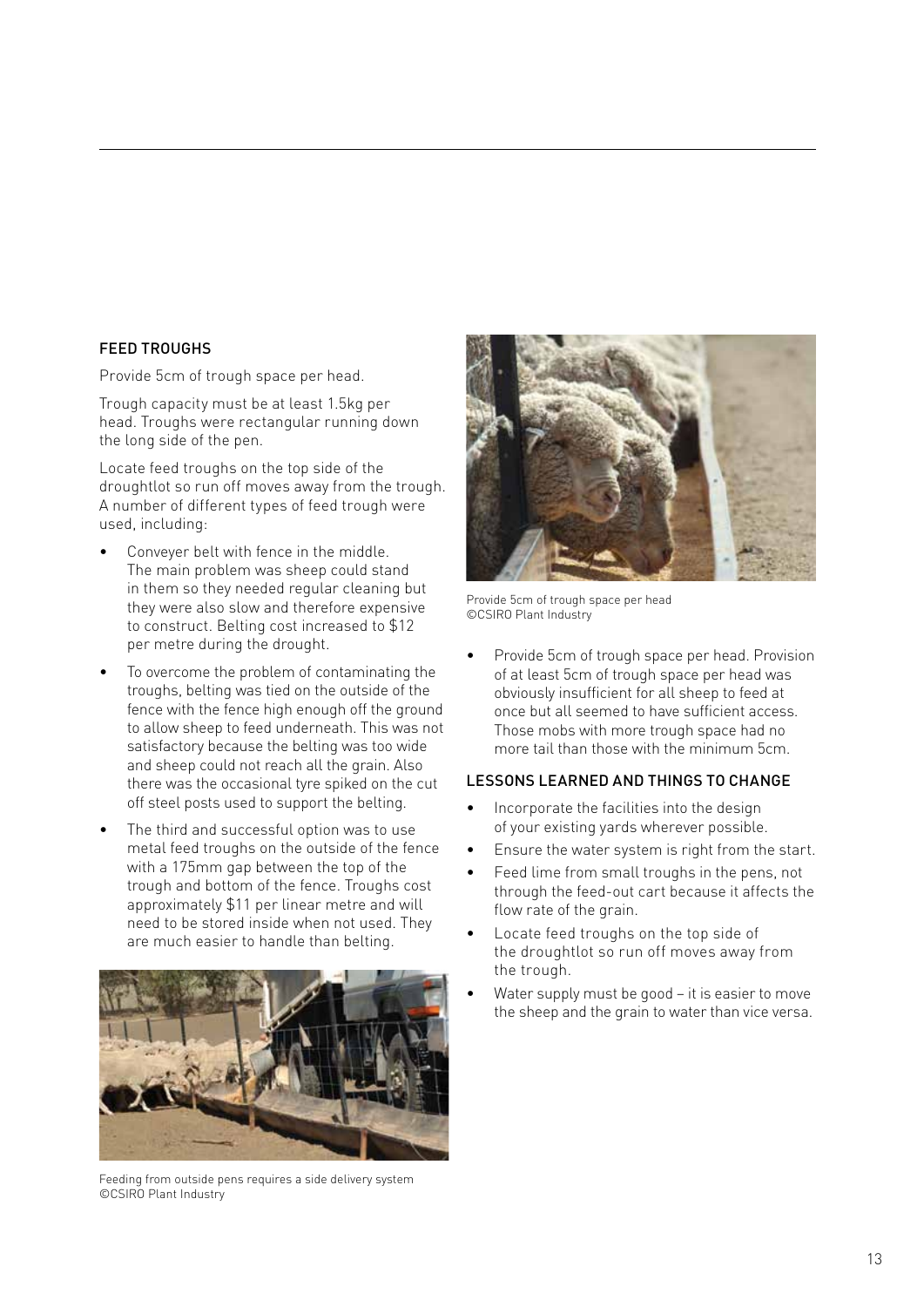## DEATH RATES AND CULLING RATES

There is a wide variation in death rates in droughtlots. Surveys in South Australia showed an average of 1.8 per cent and 1.4 per cent in 1982 and 1988 respectively. An AWI survey found an average of 2.8 per cent and a median of 1.4 per cent. The distribution of deaths is shown in Table 3.

The main point to note from these results is that the majority of sheep fed in droughtlots had quite low levels of mortality and much lower than the potential death rates if sheep were not supplementary fed during drought. However, there were a few which experienced high death rates for a variety of reasons.

Table 4 outlines causes of mortality as recorded in the AWI commissioned survey. The data reveals acidosis and tail end sheep, which were responsible for 85 per cent of total deaths in droughtlots during the 2002/03 drought period, as the more important causes of death.

TABLE 3: Percentage of farms by death rate

| <b>DEATHS</b> | 1982                      | 1988                      | 2002/03            |
|---------------|---------------------------|---------------------------|--------------------|
| $0 - 1%$      | 60%                       | 65%                       | 70%                |
| $1 - 2%$      | 18%                       | 10%                       | 16%                |
| $2 - 3%$      | 8%                        | 10%                       | 4%                 |
| $3 - 4%$      | 5%                        | 10%                       | 2%                 |
| >4%           | 11%                       | 5%                        | 8%                 |
|               | (Ashton &<br>Hannay 1984) | (Morbey &<br>Ashton 1990] | (AWI/<br>HSA 2003) |

#### TABLE 4: Causes of mortality

| <b>CAUSE</b>      | $\%$ |
|-------------------|------|
| <b>ACIDOSIS</b>   | 48   |
| TAIL END*         | 37   |
| <b>ACCIDENTAL</b> |      |
| UNKNOWN           | 16   |

\* Poor condition

Source: Holmes Sackett & Associates

Implement a number of management practices to minimise the risk of deaths, including:

- Introducing grain according to recommended schedules prior to introduction to the droughtlot if possible.
- Removing shy feeders prior to entry and whilst in the droughtlot. If there are high stocking densities or if there is a tail appearing in the mob, this should be done at least every two months and more frequently in larger mobs.
- Feeding roughage.
- Ensuring sheep are properly vaccinated against clostridial diseases.
- If possible avoid running young sheep in droughtlots.
- Sheep rushing through gates to feed can be a problem. They appear to improve with time.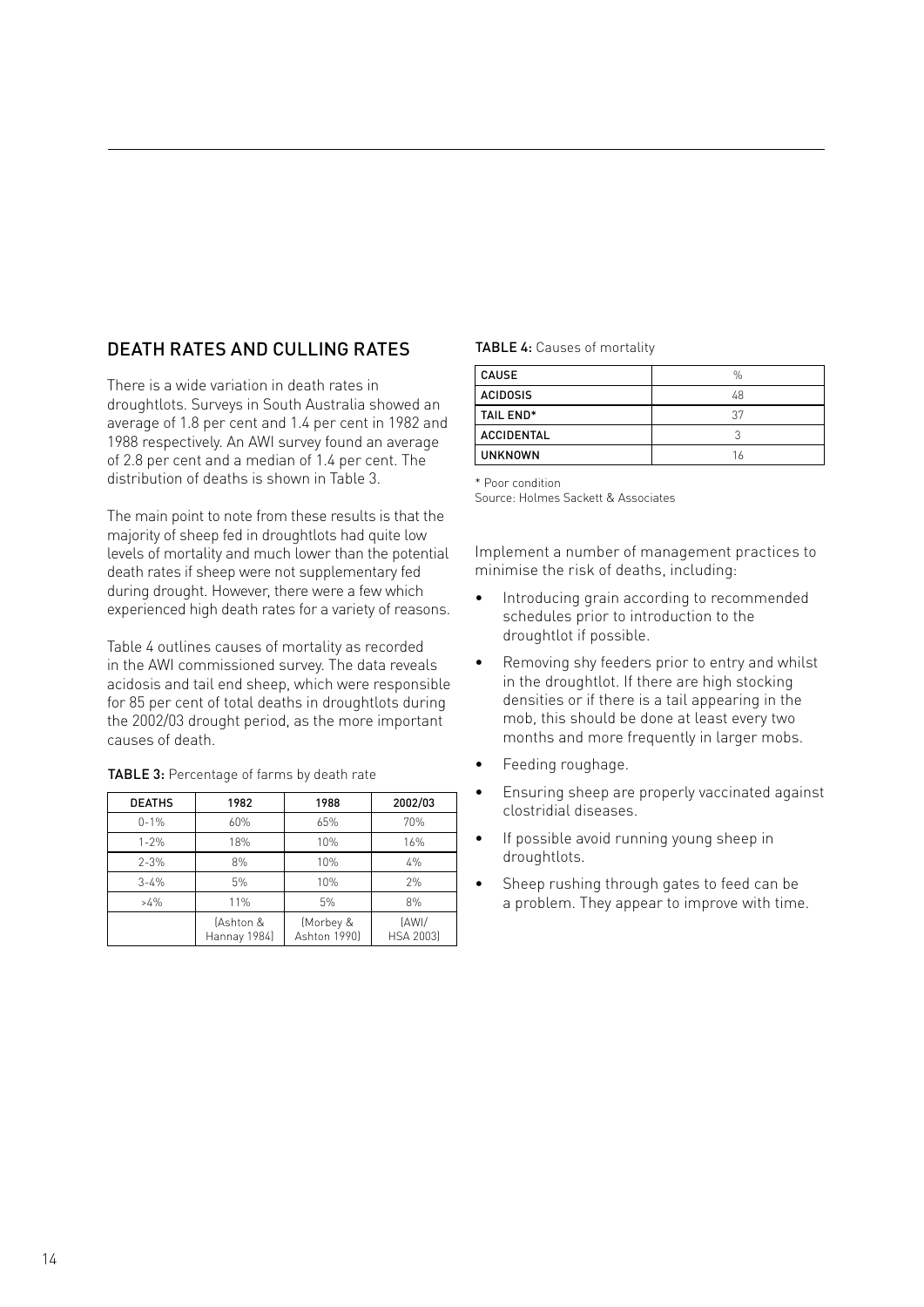#### KEY RECOMMENDATIONS

Following the 2002/03 drought, AWI commissioned a survey of sheep producers who managed sheep in droughtlots. The survey was undertaken to collect some basic information on the performance of sheep in droughtlots and to identify any factors that were an important influence on the survival of sheep.

Participants were predominantly from New South Wales and Victoria with a small number from South Australia. A total of fifty sheep producers were involved in the survey and, allowing for the fact that many had more than one management group, a total of 125 different droughtlots were surveyed.

The average and range of results is set out in Table 5.

Based on the results of the analysis there were a number of factors that were shown to influence the performance of sheep in droughtlots. These factors provide a basis for setting up and managing sheep in confined areas but they are a guide only. In a number of instances the management program can be varied considerably. This applies particularly to mob sizes.

#### STOCKING DENSITY

The recommended stocking density is approximately 2,000 sheep per hectare. In the survey, higher stocking densities tended to be



Higher stocking densities than 2,000 sheep per hectare tended to be associated with higher mortality rates and poor doers

| TABLE 5: Average and range of results from AWI |
|------------------------------------------------|
| droughtlot survey 2002/03                      |

|                                                        | <b>AVERAGE</b> | RANGE       |
|--------------------------------------------------------|----------------|-------------|
| TIME ON FEED (DAYS)                                    | 136            | $41 - 407$  |
| <b>STOCKING DENSITY</b><br>(SHEEP/HECTARE)             | 1.210          | $2 - 9,862$ |
| MOB SIZE<br>(NUMBER OF SHEEP)                          | 1.214          | 22-12.222   |
| SUPPLEMENTARY FEEDING<br><b>PRIOR TO ENTRY (WEEKS)</b> | 68             | $0 - 40$    |

#### DROUGHTLOT MANAGEMENT CASE STUDY – SEE PAGE 16

An example of droughtlot management methods adopted on one farm located in central New South Wales is provided in Case Study 4. This example highlights the importance of creating a plan of action and schedule based on key strategies for selling and feeding.

associated with higher mortality rates and poor doers. This is particularly important if roughage is not going to be fed, because high stocking densities without roughage are associated with a substantial increase in poor performance. Very low stocking densities also tended to be associated with poor sheep performance, possibly because of inadequate access to feed. Also low stocking densities result in more country being damaged, which to some extent defeats the purpose of a droughtlot.

Many mobs have been run at stocking densities well over 2,000 sheep per hectare with one of the objectives being to minimise dust. At high stocking densities of around 5,000 sheep per hectare the urine and dung may be more likely to form a hard pad, which minimises the problem with dust and even mud. Whether or not a hard pad forms seems to be more dependent on soil type than stocking density with some soils not packing hard regardless of stock density.

One advantage of higher stock densities is that less infrastructure is required for a given number of sheep.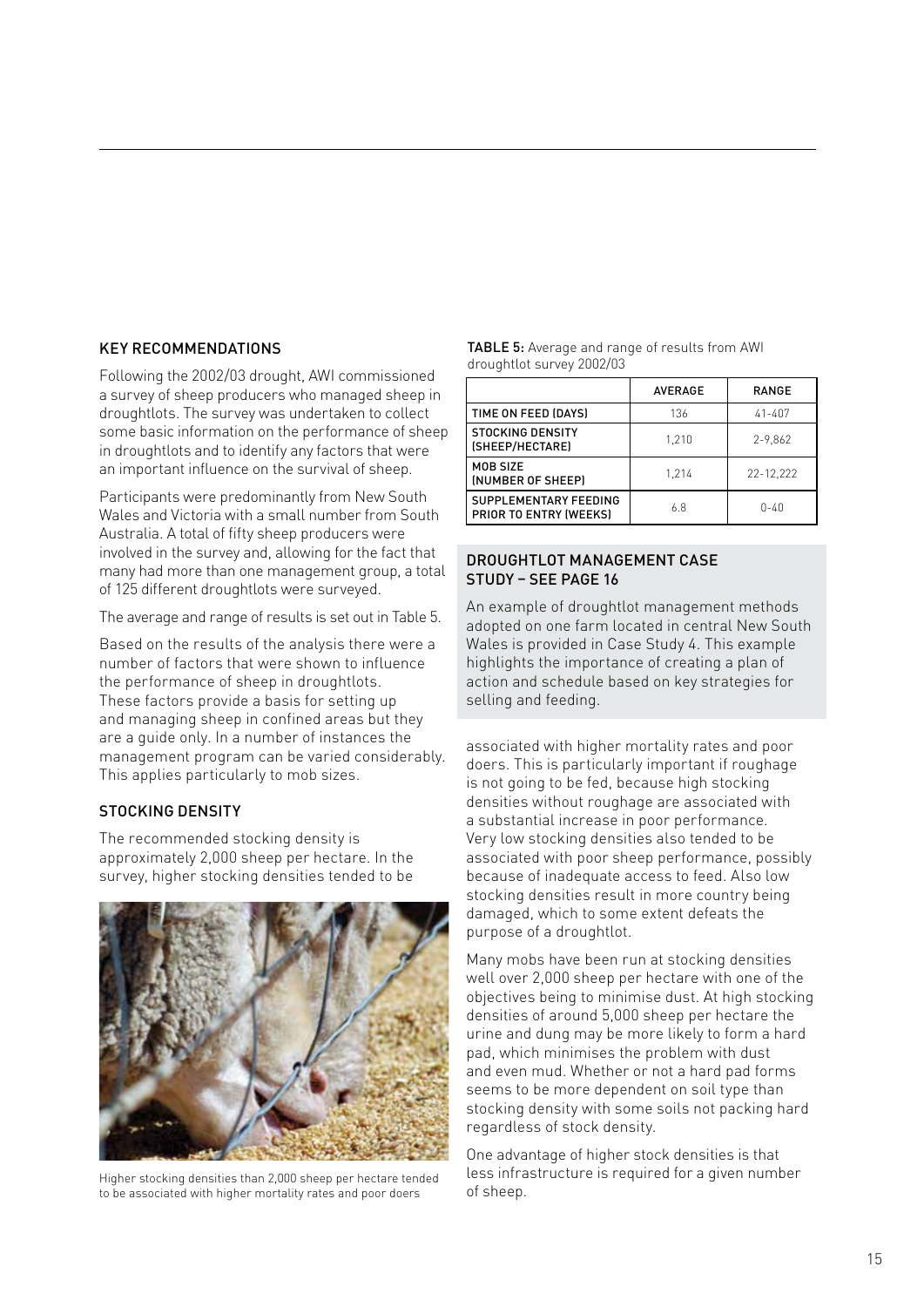# DROUGHTLOT MANAGEMENT CASE STUDY 4

Case study 4 provides an example of droughtlot management methods adopted on one farm located in central New South Wales. This example highlights the importance of creating a plan of action and schedule based on key strategies for selling and feeding.

#### **FARM PROFILE**

| Location:   | Central NSW.                                                      |
|-------------|-------------------------------------------------------------------|
| Area:       | 1,400 hectares.                                                   |
| Rainfall:   | Long term average 800mm.                                          |
| Pastures:   | 1,000 hectares sown to<br>improved pastures.                      |
| Enterprise: | 7,000 Merino sheep and<br>a 500 head self replacing<br>beef herd. |

### **STRATEGY**

The most important factor in the whole lot feeding program was writing down the sell or feed strategy. The sheep producers wrote down dates at which time key actions were to be undertaken if rain had failed to arrive in spring 2002. These dates were cast in stone.

DATE ACTION 1 August Ring the stock agent and sell 1,350 older wethers. 1 September Draft off any cull ewes and sell. Accept the market price. Plan feed requirements for the next 8 months and consider locking in a feed grain contract. Assess cattle feed available and sell any trade animals that are ready. Do not be greedy. 1 October **Start introducing wheat rations.** Start building feed pens. Check on feeding equipment (augers, silage carts etc).Have all feed on hand tested for quality. 1 November Start moving sheep into pens.

By acting early a good price was obtained for sale wethers and cull ewes, and while target dates slipped a bit, sheep were taken off the paddocks before any serious damage was done to pastures. The program was not deferred just because rain looked likely at the time.

Lambs were weaned earlier than usual. They were all trained to feed on grain while on their mothers, and were fed a lupins/wheat mix. The plan was to rotate lambs around the several paddocks to utilise any available green pick from summer storms.

The tail of each mob was drafted off before droughtlot entry and then regularly during lot feeding.

The advantages achieved from lot feeding that are considered important were:

The preservation of pastures. Having undertaken extensive pasture improvement over the past eight years the sheep producer wished to protect the capital investment.

Any available green feed from summer storms can be utilised by lambs. No plan was ever made to lot feed lambs because they had many more paddocks available on which to be grazed.

Ease of feeding stock. It is quicker and more efficient to feed stock in pens.

Shy feeders were able to be identified, easily separated and fed preferentially.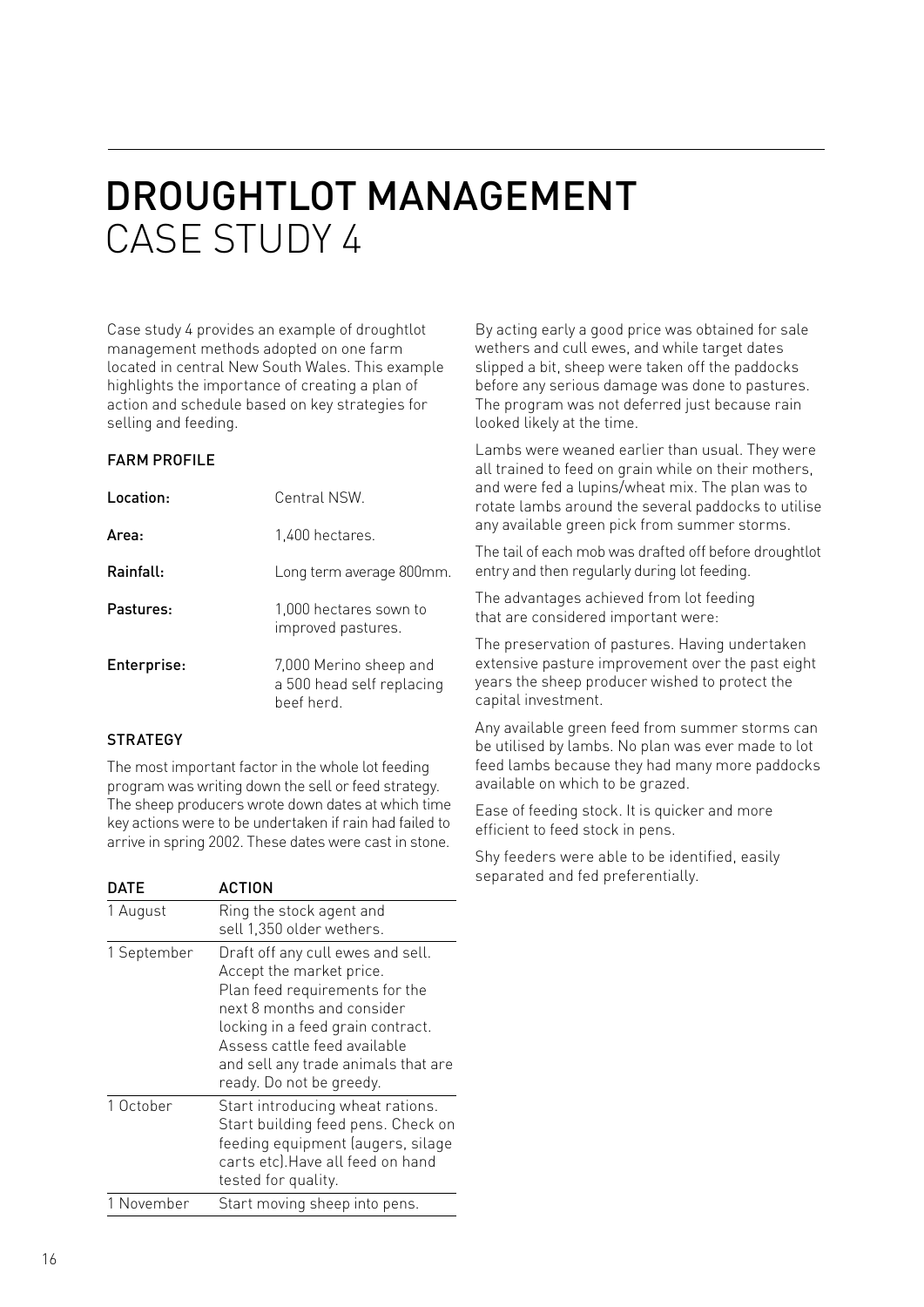#### MOB SIZE

The optimum mob size is less than 1,000 head. There is no benefit in having smaller mobs, so mob sizes up to 1,000 should be determined more by logistics (e.g., number in age groups or classes). Mob size can be increased if necessary but it will be likely that additional management will be required to identify and remove tail end sheep. Mob sizes should not exceed 2,000 head because it presents an increased risk of progressively higher mortality and culling rates particularly when sheep are fed on the ground. If large mob sizes are needed, it is preferable to feed sheep in troughs (Graph 1).

#### MOB SIZE CASE STUDY - SEE PAGE 18

An example of feeding practices, costs and lot designs for a large number of smaller mobs located on a farm in central Victoria is provided in Case Study 5. The practice of feeding the mobs on the ground rather than in troughs worked well in this instance.



The tail end of the mob should be removed at least every two months ©CSIRO Plant Industry

**GRAPH 1:** Interaction between mob size and mortality



### TAIL MANAGEMENT

The tail end of the mob should be removed at least every two months, particularly if mob sizes are in the range of 1,000 to 2,000 head. Failing to do this will increase the risk of deaths. Poor doers may need removing more frequently in the early stages, though these may not be very obvious if sheep are in good condition on entry. An area designed like that in Figure 1 allows easy identification and removal of shy feeders because they do not move across to the feed.

Factors which contribute to a large tail in the mob include:

- Feeding grain only without roughage (see separate section on roughage).
- High stocking densities (greater than 2,000 sheep per hectare).
- Very low stocking densities.
- Mob sizes which exceed 1,000 head.

If you have any of these factors in the droughtlot be prepared to remove the tail of the mob more frequently to minimise the number of tail end sheep that die.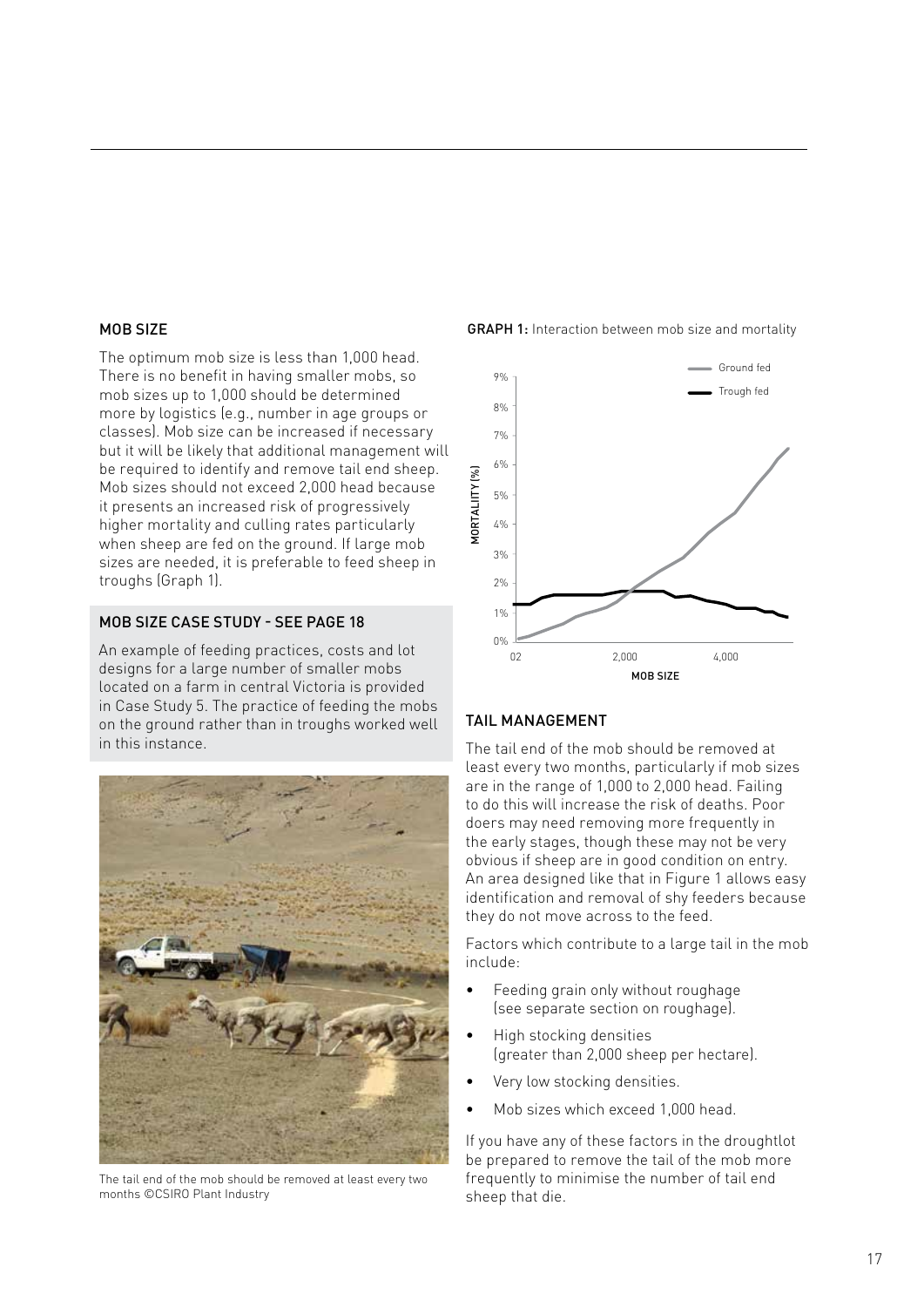# MOB SIZE CASE STUDY 5

Case study 5 provides an example of feeding practices, costs and lot designs for a large number of smaller mobs located on a farm in central Victoria. The practice of feeding the mobs on the ground rather than in troughs worked well in this instance.

#### **FARM PROFILE**

| Location:   | Central Victoria.                                                                 |
|-------------|-----------------------------------------------------------------------------------|
| Area:       | 4,200 hectares.                                                                   |
| Rainfall:   | 525mm rainfall<br>(325mm in 2002).                                                |
| Pastures:   | 80 per cent improved<br>pastures phalaris and sub<br>clover.                      |
| Enterprise: | Self replacing merino flock<br>of 12,000 Merino ewes and<br>8,000 Merino weaners. |
|             | Clip average 19.5 micron.                                                         |
|             | 400 hectares crop<br>(to provide feed for sheep).                                 |
| Management: | April shearing,<br>Julv-August lambing.                                           |

#### GENERAL DROUGHT MANAGEMENT STRATEGY

The general drought management strategy was to sell cast for age stock and wethers early and retain the core breeding flock.

Early sale of surplus stock started in August.

18 month old wethers were sold in August (normally November).

All ewes were wet-dried in September and 2,000 dry ewes (except maidens) were shorn with 5-6 months wool and sold.

All five and six year old broken mouth ewes were sold in October after weaning. All five year old ewes are normally retained.

All wether lambs sold (normally some retained to 18 month old).

The plan was to run 11,000 ewes in droughtlots (nine pens) and the remaining 5,000 ewe and ram weaners in paddocks.

Droughtlots were set up strategically beside silage pits. Stock were removed from paddocks to droughtlots once ground cover reduced to 80 per cent.

#### DROUGHTLOT FACILITIES

A total of nine pens were set up to carry about between 1,100-1,200 sheep each.

Pen dimensions were 85m x 60m for four pens designed to carry about 1,000 sheep (4.5-5.1m2 per sheep). See diagram below.

At a separate site, five pens had a dimension of 160m x 50m designed to carry up to 1,600 sheep (5m2 per sheep). Each site was selected due to proximity to silage pits. Each pen had a water trough which was fed from the one water line to reduce capital costs.

Both silage and grain was fed to sheep on the ground in pens. It was possible to feed sheep from the outside of pens.

However, with large sheep numbers the pens were not long enough to feed so a trail of silage was fed on the ground about 480m long in the pens. Rectangular pens enabled longer feed trails to be fed. There were no problems observed from feeding on the ground in pens, minimal wastage and a pad quickly developed that ensured dust was not a problem.

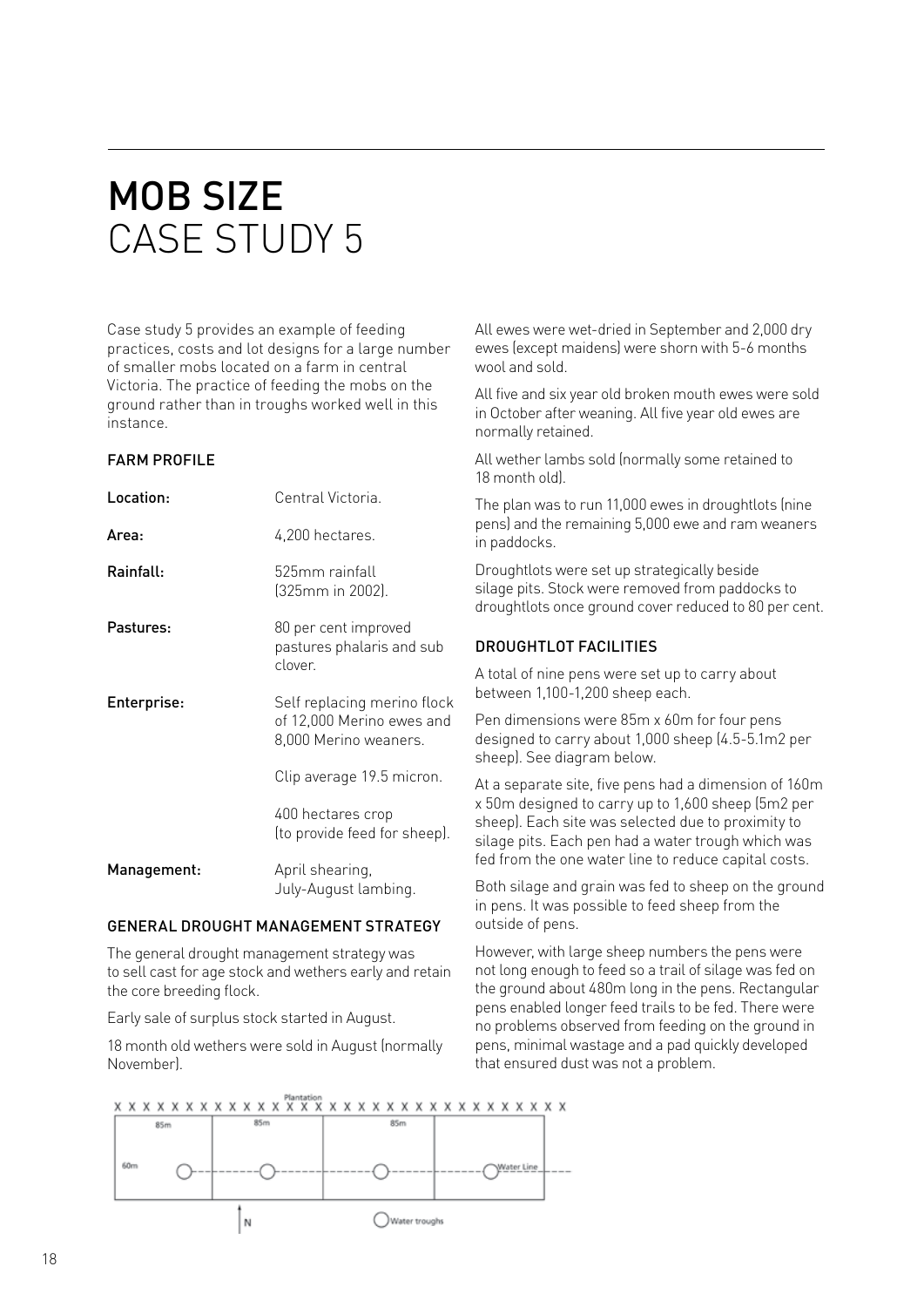Removing the tail end can be easily done by eye through the draft process. There is no need to weigh or condition score sheep to do this well because the poor doers are obvious, particularly if in short wool.

Weighing and/or condition scoring a sample of the ewes is useful for monitoring mob performance and provides a means of adjusting rations when required.

### CLASS OF SHEEP

It is usually easier to manage adult sheep rather than weaners in droughtlots, so if possible leave the weaners out on pasture. If it is necessary to confine weaners it can be done, but they are likely to need additional management. Weaners are also more susceptible to problems associated with disease.

#### **TROUGHS**

Troughs are not essential for successful management of sheep in droughtlots. Feeding directly onto the ground actually reduces the risk of deaths associated with smothering and poor doers in the mob (Graph 2).

One of the main advantages provided by troughs is to minimise feed wastage in wet weather so if not using troughs ensure you have a strategy to manage wet conditions. The most obvious way is

2.0%1.5% MORTALIITY (%) **MORTALIITY [%]** 1.0% 0.5%  $\theta$ GROUND TROUGH to let sheep out into a paddock for several days and feed them there until the droughtlot dries out.

### FEEDING OF ROUGHAGE

Most departmental publications provide comprehensive information on the feed requirements of sheep and these should be referred to when calculating quantities to feed.

Research work done over 50 years ago showed that sheep can be successfully fed whole wheat diets and that there is no benefit in terms of sheep performance or survival from including roughage in the ration. This, combined with the relatively high cost of roughage, has been the basis for the recommendation to feed grain only rations to sheep during droughts.

However sheep producer experience, trial work done in South Australia, and analysis of survey results show that there is a benefit in including some roughage in the ration. The AWI survey of the 2002/03 drought showed that feeding roughage (hay, straw or silage) reduced death rates from an average of 1.34 per cent to 0.76 per cent (Graph 3).

During previous droughts in South Australia, research work showed that mobs fed grain only had no higher mortality rate but did have a greater proportion of sheep removed as poor doers.



#### GRAPH 2: The effect of troughs on mortality rate GRAPH 3: Effect of roughage in diet on mortality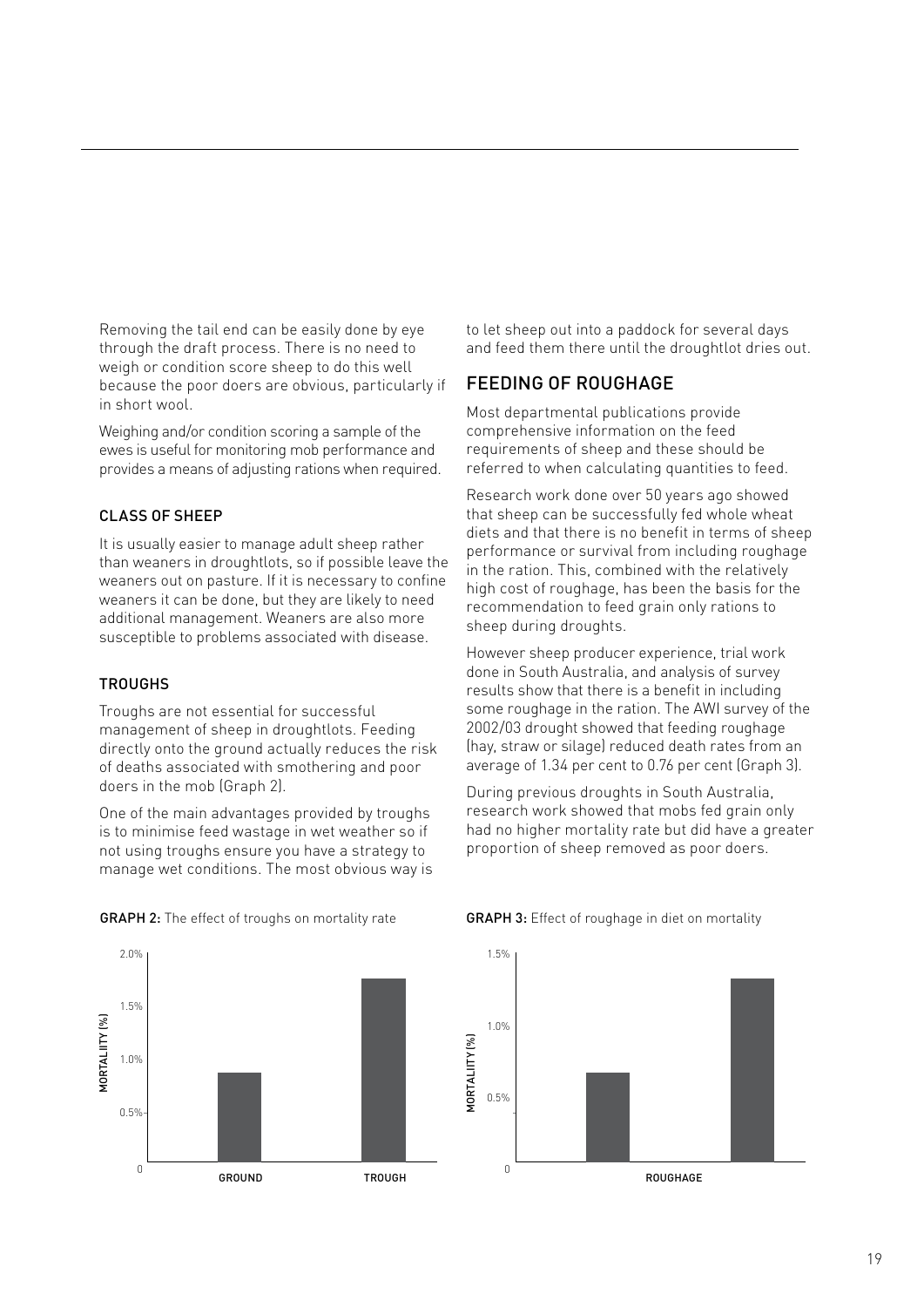In addition the work showed that those mobs fed straw rather than hay had fewer poor doers (Table 6). Roughage should be fed at a minimum of 1kg/head/week.

Roughage does not need to be high quality and if only small quantities of roughage are to be fed, it is best to feed low quality roughage such as straw. This helps to ensure that all sheep in the mob have access to some roughage whereas high quality roughage is consumed rapidly by a small number of aggressive feeders.

#### ANIMAL HEALTH

In addition the work showed that those mobs fed straw rather than hay had fewer poor doers (Table 6). Roughage should be fed at a minimum of 1kg/head/week.

• Acidosis associated with high grain intakes of animals that are not accustomed to such rations. To minimise the risk, ensure animals are introduced to grain over the time recommended in state department publications. The schedule usually requires 3-4 weeks to build the ration up to that required for maintenance feeding. Some sheep producers experienced problems with acidosis towards the end of the scheduled introduction period when daily rations were increased from 430g/head/day up to 860g every second day. Producer experience has shown that there is less risk of acidosis if this increase is done with an extra step when sheep are fed 650g per head every second day.



Animal health problems in droughtlots tend to be concentrated on a few factors which can cause substantial health problems if not managed well ©CSIRO Plant Industry

|                      | <b>MINIMAL</b><br><b>ROUGHAGE</b> |              | MODERATE<br><b>ROUGHAGE</b> |              |
|----------------------|-----------------------------------|--------------|-----------------------------|--------------|
|                      | HAY                               | <b>STRAW</b> | HAY                         | <b>STRAW</b> |
| <b>QUANTITY (KG)</b> | 0.5                               | 07           | 1.0                         | 1.4          |
| POOR DOERS (%)       | 25                                |              | 18                          |              |

Source: Brian Ashton and Alex King, PIRSA\*

- Access to roughage is also important if sheep are being introduced to grain in the droughtlot rather than at pasture. If possible, sheep should always be introduced to full grain rations prior to introduction to the droughtlot to minimise the risk of acidosis and to identify as many shy feeders as possible.
- High levels of grain feeding predispose sheep to enterotoxaemia (pulpy kidney). To minimise this risk, sheep should have at least two vaccinations at least one month apart with the second at least two weeks prior to commencement of grain feeding. Young sheep are the most likely not to have had a complete vaccination history. Older sheep are likely to have had a number of clostridial vaccinations over their life so are more likely to have a higher level of immunity. A booster should still be given to overcome the higher risk that long periods of grain feeding present.
- Internal parasites can be a problem in droughtlots simply due to the high concentration of sheep. A drench prior to entry is worthwhile and worm burdens should be monitored by use of faecal egg counts, particularly in young sheep. Young sheep tend to present a higher risk.
- Some diseases are more likely in concentrated mobs. The two main risks are coccidiosis and salmonella infection in stressed or young sheep. Contaminated feed and water can be predisposing factors. If you have concerns at any stage, investigate problems as soon as they start to appear because high concentrations of sheep will encourage a rapid spread of any problems. Consult a veterinarian.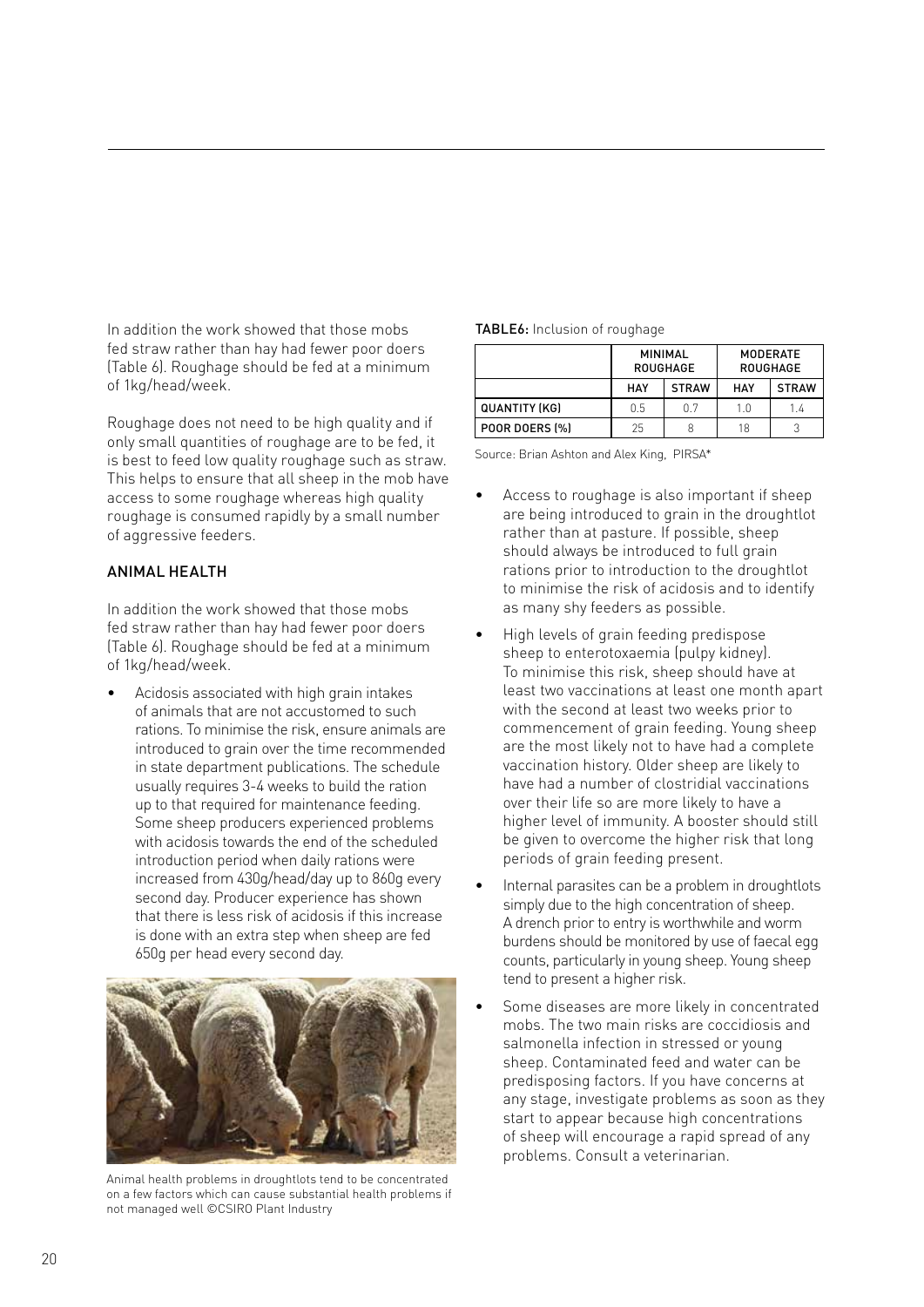# ANIMAL HEALTH CASE STUDY 6

Case study 6 focuses largely on nutritional concerns. It outlines how one sheep producer managed problems with infection which arose in a mob of weaners during lotfeeding.

#### FARM PROFILE

| Area:       | 1,417 hectares (3,500 acres).                                                                 |
|-------------|-----------------------------------------------------------------------------------------------|
| Pastures:   | 90 per cent pasture<br>improved (rye, sub-clover,<br>phalaris, cocksfoot,<br>fescues).        |
|             | Maintenance level super<br>applied to 100 per cent<br>pasture each year for last<br>20 years. |
| Labour:     | One labour unit per<br>9,000-10,000 sheep.                                                    |
| Enterprise: | Self replacing Merino flock                                                                   |

#### **MANAGEMENT**

Once the weaners had been introduced to the grain ration, they were moved into the first intensive droughtlot yard. Maiden ewes were still in the paddock and maintaining weight.

- The weaners were maintaining condition score and consuming 350g per day of the ration.
- The maiden ewes had a condition score of 2.5-3.0 across the flock.



The recommended three drenches for coccidiosis were administered on three successive days

Lambs were looking weak and began dying overnight. Given the rapid onset of the problem a solution had to be found quickly. A local vet confirmed coccidiosis and recommended that that three drenches be administered on three successive days.

The infection was halted after intensive drenching.

There was a second outbreak 3-4 weeks later. To combat the second outbreak sheep were treated using a drench and move system at 3-5 day intervals. This program proved as successful as the one recommended by the vet.

The coccidiosis was attributed to stress at weaning, feeding off the ground in the introduction paddock and the intensity of the droughtlot situation. Having the ability to rotate through several pens was important to improve hygiene when sheep, particularly young sheep, are confined for long periods.

Worms were monitored closely for both mobs through the whole exercise. They indicated that no drench was necessary for the weaners or the maidens through the entire confinement.

The computer program GrazFeed, a decision support tool that helps calculate sheep and cattle feed requirements, was used to formulate the rations. It recommended a mix of 70% oats, 20% lupins, 10% hay and 1.0%-1.5% lime for the lambs. This proved to be accurate as the weaner condition score did not vary much over the five months but they did grow steadily. The maidens were fed the same mix as the weaners but adjusted up for their liveweight. This saved time on preparing rations.

Average feed cost per week for the weaners was \$0.87 and \$0.92 per week for the ewes.

Feeds were sourced on price and quality. Wheat and lucerne hay were available and used depending on value. Grains were kept more constant due to difficulty and inefficiency in random changes. Over time, various grains were blended into the ration including triticale, barley, and sheep nuts.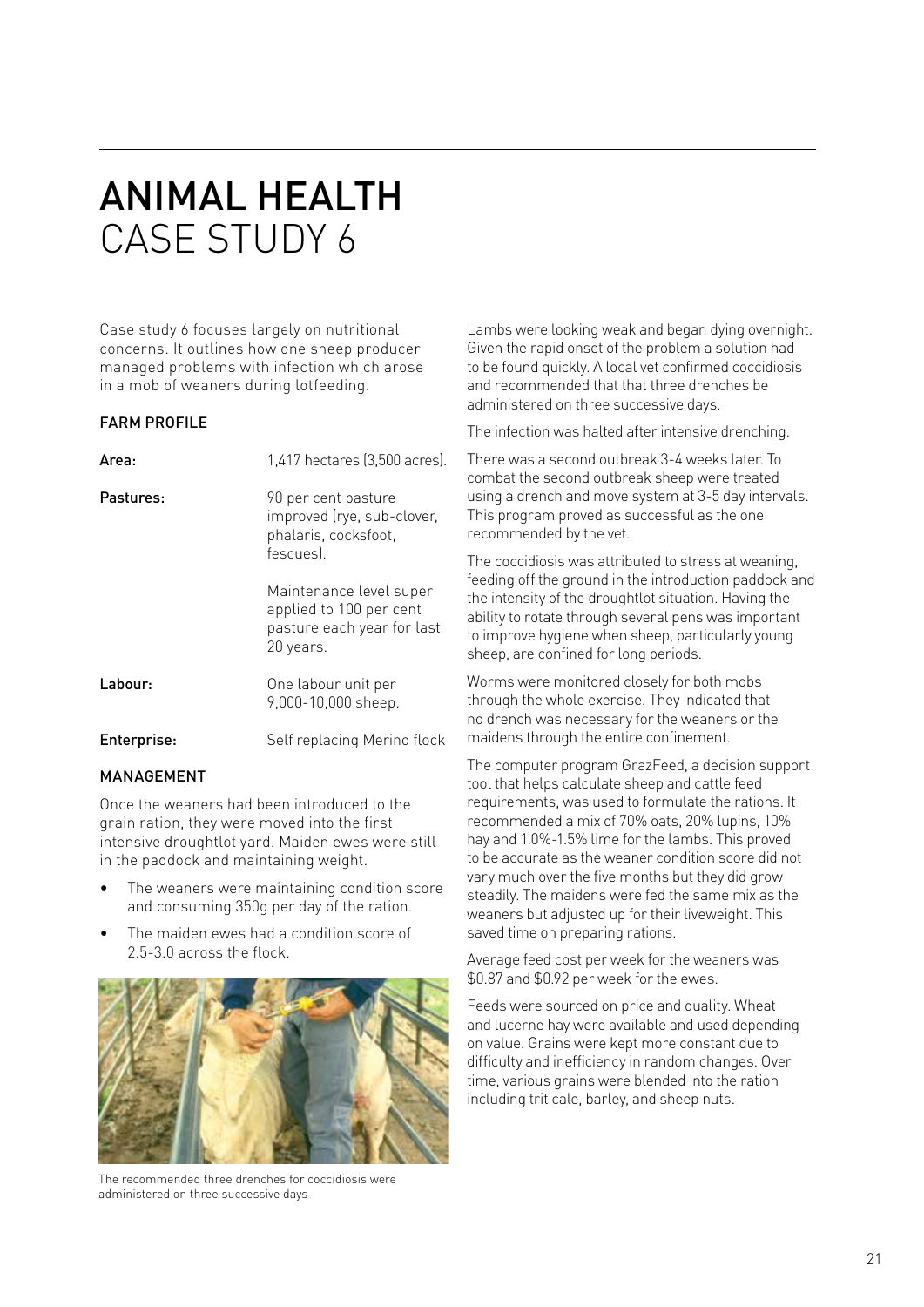#### DEATHS

Some lambs were lost due to smothering whilst trying to access hay as it was deposited in the pen. Total lamb deaths were estimated at 7 per cent. Lambs were also lost in the pen with the dam in it.

Ewe mortality was low (<1 per cent) as they did not experience any significant disease problems. Few experienced any grain poisoning or feed related complications.

#### LESSONS LEARNT AND THINGS TO DO DIFFERENTLY NEXT TIME

Using a specialist nutritionist would be something considered next time. Greater use of specialist knowledge in sheep requirements and fine tuning the ration would have saved money.

### HOW DOES LOT FEEDING DURING DROUGHT AFFECT WOOL QUALITY?

Confining sheep at high stocking rates in small areas can have a number of effects on wool quality. The experience of sheep producers has shown that there is considerable variation in the effect of droughtlots on wool quality. The main issues have been:

• Management of staple strength, particularly as sheep are introduced and released from the droughtlot. The key is to manage the change in nutrition as smoothly as possible. Moving sheep from the paddock to the droughtlot should be done as smoothly as possible with a gradual introduction of grain. Conversely, when releasing sheep, going from a maintenance ration in the droughtlot to high quality pastures, with for example 1,500kg dry matter/hectare, will result in rapid weight gain and a rapid change in the fibre diameter profile. Rapid changes in fibre profiles will result in reduced staple strength. The aim should be to ensure sheep go from a maintenance droughtlot ration to a maintenance pasture ration. Any increase above maintenance should be as gradual as possible.

- Low staple strength is not an inherent problem associated with droughtlots, rather it is about how sheep are managed into and out of the droughtlot that is important.
- High dust levels in some mobs. This was a particular problem with sheep going into droughtlots with long wool. Yields of 50 per cent or less were common in these situations. Extremely low yields will affect the clean price of wool, particularly when there is an increase in supply. Wherever possible, it is preferable to have sheep in short wool while they are confined. This is not always going to be possible because a premature shearing may be required which in turn may result in larger discounts than the dust in full length wool. Consider your options and do your sums carefully.



Confining sheep at high stocking rates in small areas can have a number of effects on wool quality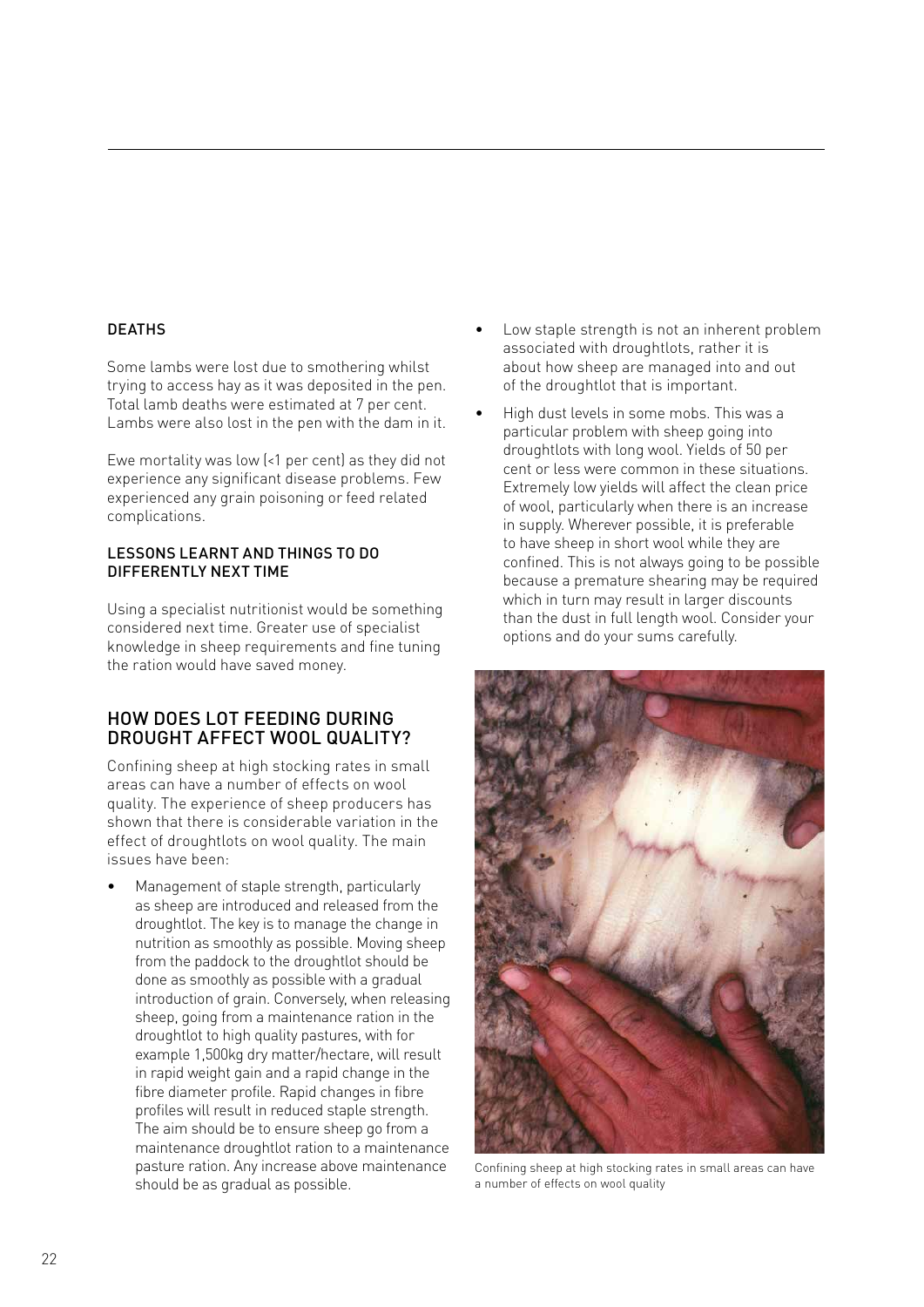## RELEASE OF SHEEP AFTER DROUGHT

Weaning sheep out of the droughtlot and back into the paddock is considered important to avoid any marked break in the wool. Some sheep producers have found it useful in the past to let sheep out onto feed for a few hours each day after feeding over a set period of weeks.

To reduce the likelihood and risk of digestive disturbances, it is recommended that sheep are released from droughtlot facilities after feeding. It is also necessary to continue with drought rations until pasture dry matter has reached sufficient quantities to meet the requirements of the sheep.

Late pregnant or lactating ewes should continue to be fed limestone and salt mix.

Delaying release will increase dry matter (DM) availability and provide optimum growth rates if pastures reach approximately 1,500kg of DM/ hectare. In many situations, this is unlikely to be economic because at a growth rate of 50kg/ hectare/day after the drought breaks, it will take 30 days to reach 1,500kg assuming zero decay.



Weaning sheep out of the droughtlot and back into the paddock is considered important to avoid any marked break in the wool

#### TABLE6: Sheep producer reasons for using droughtlot

| <b>REASONS</b>                   | <b>PER CENT</b><br><b>SURVEYED</b> |
|----------------------------------|------------------------------------|
| <b>PRESERVE SOIL / PASTURES</b>  | 53                                 |
| MORE CONVENIENT TO FEED / MANAGE | 39                                 |
| <b>EASIER TO MANAGE WATER</b>    |                                    |

In most instances the cost of maintaining sheep in the droughtlot will mean sheep are released well before pastures reach 1,500kg. Dry sheep being fed a maintenance ration in a droughtlot will continue to maintain liveweight on pasture with 400-500kg of DM/hectare.

#### SHEEP PRODUCER COMMENTS

Of those surveyed, 98 per cent said that they would use a droughtlot again if the situation demanded it. The main reasons are given in Table 7.

Other general sheep producer comments included:

- Weaners are more difficult to manage.
- Roughage appeared to be important.
- Dust is a problem.
- Do not need purpose built facility.
- Hard on stock and not a good experience but prepared to do it again because the alternative is worse.

This publication has been printed on ecoStar paper



ecoStar is an environmentally responsible paper exponential. The greenhouse gas<br>emissions of the manufacturing process including<br>transportation of the finished product to BJ Ball Papers Warehouses has been measured by the<br>Edinburgh Centre for Carbon Neutral Company Papers wa<br>Edinburgh Ennourgn Centre for Carpon Neutral Comparty<br>and the fibre sourced has been independently<br>certified by the Forest Stewardship Coucil (FSC),<br>ecoStar is manufactured from 100% Post<br>Consumer Recycled paper in a Process Chlorin